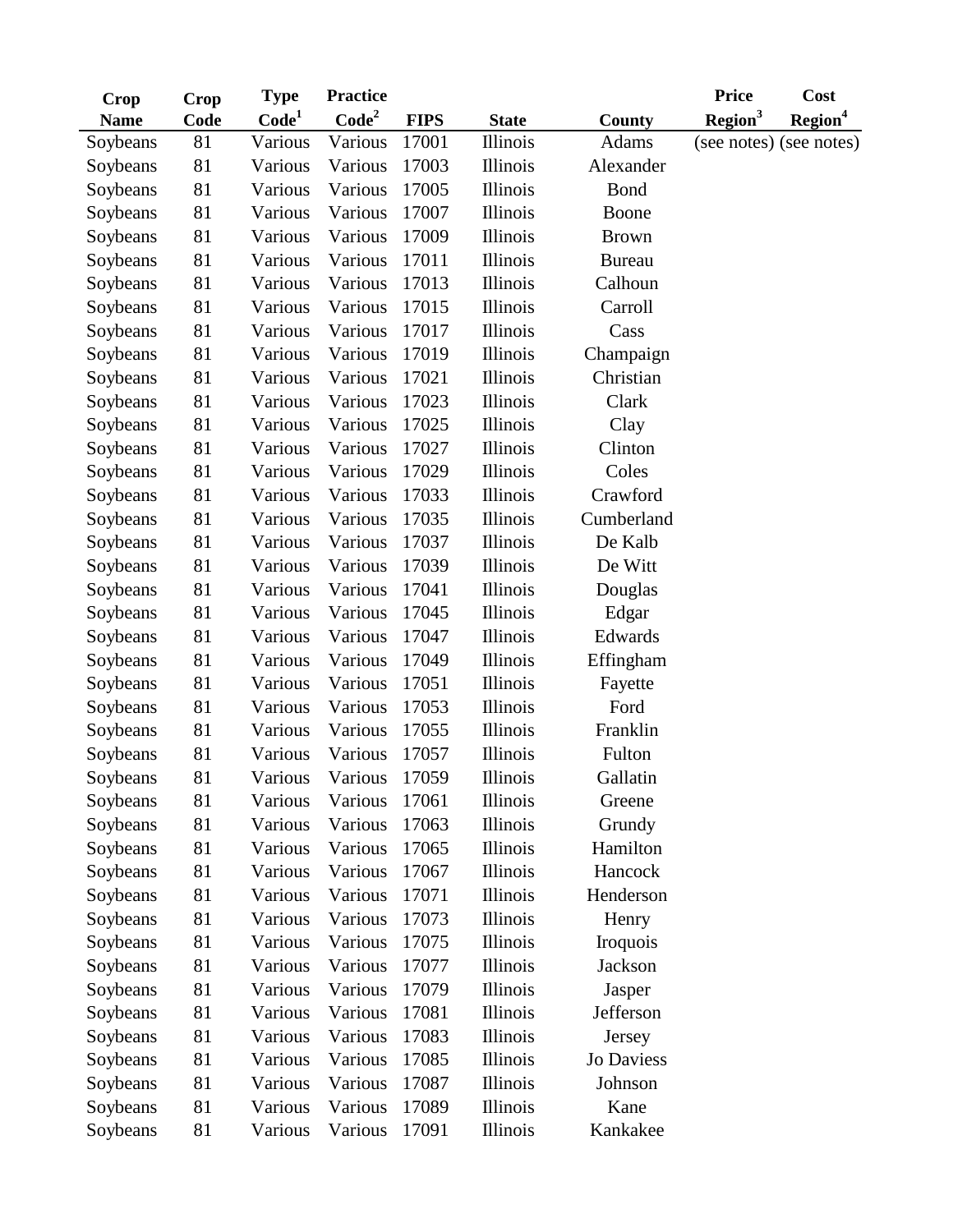| Soybeans | 81 | Various | Various | 17093 | <b>Illinois</b> | Kendall      |
|----------|----|---------|---------|-------|-----------------|--------------|
| Soybeans | 81 | Various | Various | 17095 | Illinois        | Knox         |
| Soybeans | 81 | Various | Various | 17099 | Illinois        | La Salle     |
| Soybeans | 81 | Various | Various | 17101 | Illinois        | Lawrence     |
| Soybeans | 81 | Various | Various | 17103 | <b>Illinois</b> | Lee          |
| Soybeans | 81 | Various | Various | 17105 | Illinois        | Livingston   |
| Soybeans | 81 | Various | Various | 17107 | Illinois        | Logan        |
| Soybeans | 81 | Various | Various | 17109 | <b>Illinois</b> | Mcdonough    |
| Soybeans | 81 | Various | Various | 17111 | Illinois        | Mchenry      |
| Soybeans | 81 | Various | Various | 17113 | <b>Illinois</b> | Mclean       |
| Soybeans | 81 | Various | Various | 17115 | Illinois        | Macon        |
| Soybeans | 81 | Various | Various | 17117 | <b>Illinois</b> | Macoupin     |
| Soybeans | 81 | Various | Various | 17119 | <b>Illinois</b> | Madison      |
| Soybeans | 81 | Various | Various | 17121 | <b>Illinois</b> | Marion       |
| Soybeans | 81 | Various | Various | 17123 | Illinois        | Marshall     |
| Soybeans | 81 | Various | Various | 17125 | <b>Illinois</b> | Mason        |
| Soybeans | 81 | Various | Various | 17127 | <b>Illinois</b> | Massac       |
| Soybeans | 81 | Various | Various | 17129 | <b>Illinois</b> | Menard       |
| Soybeans | 81 | Various | Various | 17131 | <b>Illinois</b> | Mercer       |
| Soybeans | 81 | Various | Various | 17133 | <b>Illinois</b> | Monroe       |
| Soybeans | 81 | Various | Various | 17135 | <b>Illinois</b> | Montgomery   |
| Soybeans | 81 | Various | Various | 17137 | Illinois        | Morgan       |
| Soybeans | 81 | Various | Various | 17139 | <b>Illinois</b> | Moultrie     |
| Soybeans | 81 | Various | Various | 17141 | <b>Illinois</b> | Ogle         |
| Soybeans | 81 | Various | Various | 17143 | <b>Illinois</b> | Peoria       |
| Soybeans | 81 | Various | Various | 17145 | <b>Illinois</b> | Perry        |
| Soybeans | 81 | Various | Various | 17147 | <b>Illinois</b> | Piatt        |
| Soybeans | 81 | Various | Various | 17149 | <b>Illinois</b> | Pike         |
| Soybeans | 81 | Various | Various | 17153 | <b>Illinois</b> | Pulaski      |
| Soybeans | 81 | Various | Various | 17155 | Illinois        | Putnam       |
| Soybeans | 81 | Various | Various | 17157 | <b>Illinois</b> | Randolph     |
| Soybeans | 81 | Various | Various | 17159 | <b>Illinois</b> | Richland     |
| Soybeans | 81 | Various | Various | 17161 | Illinois        | Rock Island  |
| Soybeans | 81 | Various | Various | 17163 | Illinois        | St Clair     |
| Soybeans | 81 | Various | Various | 17165 | <b>Illinois</b> | Saline       |
| Soybeans | 81 | Various | Various | 17167 | <b>Illinois</b> | Sangamon     |
| Soybeans | 81 | Various | Various | 17169 | <b>Illinois</b> | Schuyler     |
| Soybeans | 81 | Various | Various | 17171 | <b>Illinois</b> | Scott        |
| Soybeans | 81 | Various | Various | 17173 | <b>Illinois</b> | Shelby       |
| Soybeans | 81 | Various | Various | 17175 | <b>Illinois</b> | <b>Stark</b> |
| Soybeans | 81 | Various | Various | 17177 | Illinois        | Stephenson   |
| Soybeans | 81 | Various | Various | 17179 | <b>Illinois</b> | Tazewell     |
| Soybeans | 81 | Various | Various | 17181 | <b>Illinois</b> | Union        |
| Soybeans | 81 | Various | Various | 17183 | <b>Illinois</b> | Vermilion    |
| Soybeans | 81 | Various | Various | 17185 | Illinois        | Wabash       |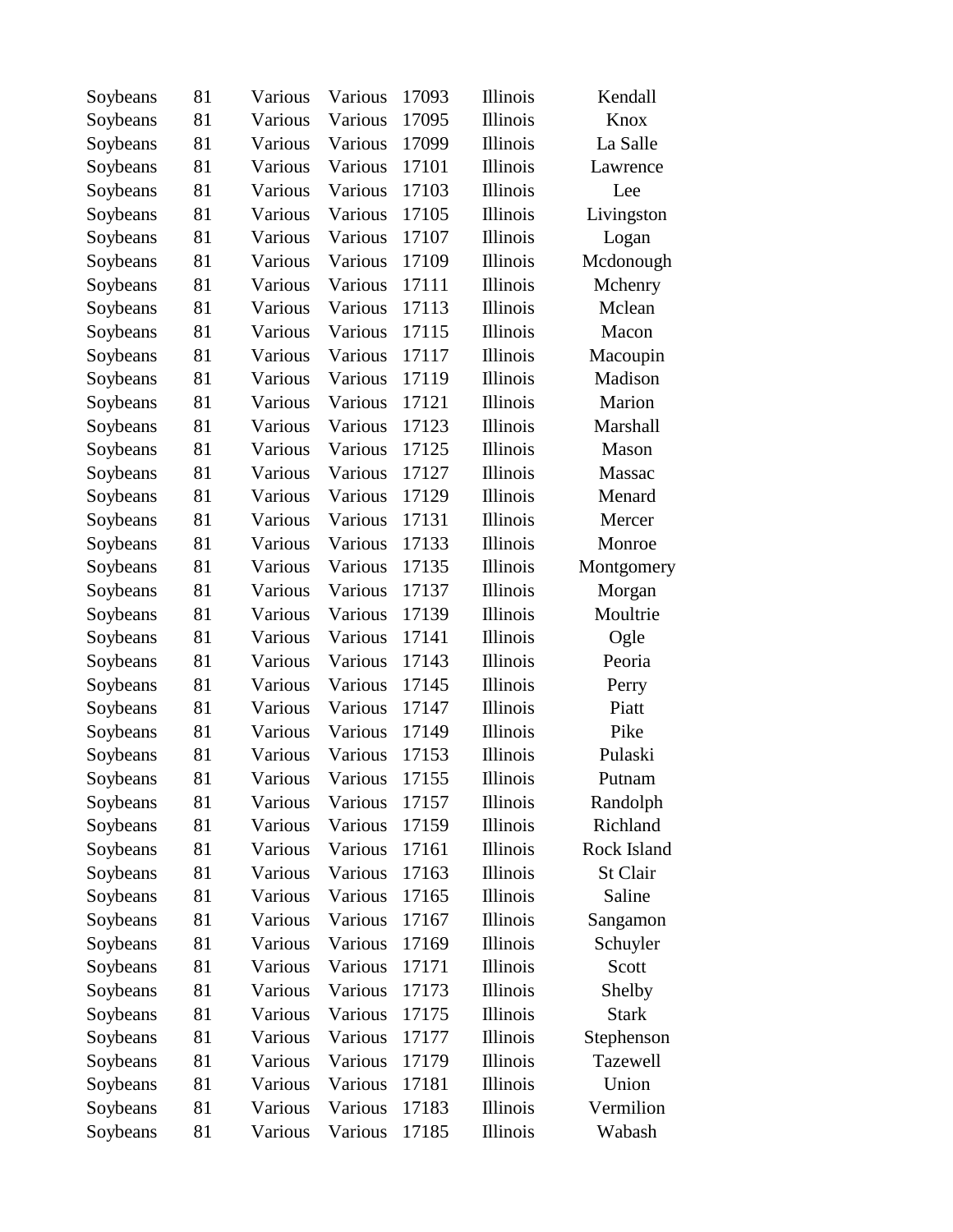| Soybeans | 81 | Various | Various | 17187 | Illinois        | Warren         |
|----------|----|---------|---------|-------|-----------------|----------------|
| Soybeans | 81 | Various | Various | 17189 | <b>Illinois</b> | Washington     |
| Soybeans | 81 | Various | Various | 17191 | <b>Illinois</b> | Wayne          |
| Soybeans | 81 | Various | Various | 17193 | <b>Illinois</b> | White          |
| Soybeans | 81 | Various | Various | 17195 | <b>Illinois</b> | Whiteside      |
| Soybeans | 81 | Various | Various | 17197 | <b>Illinois</b> | Will           |
| Soybeans | 81 | Various | Various | 17199 | <b>Illinois</b> | Williamson     |
| Soybeans | 81 | Various | Various | 17201 | <b>Illinois</b> | Winnebago      |
| Soybeans | 81 | Various | Various | 17203 | <b>Illinois</b> | Woodford       |
| Soybeans | 81 | Various | Various | 18001 | Indiana         | Adams          |
| Soybeans | 81 | Various | Various | 18003 | Indiana         | Allen          |
| Soybeans | 81 | Various | Various | 18005 | Indiana         | Bartholomew    |
| Soybeans | 81 | Various | Various | 18007 | Indiana         | Benton         |
| Soybeans | 81 | Various | Various | 18009 | Indiana         | Blackford      |
| Soybeans | 81 | Various | Various | 18011 | Indiana         | Boone          |
| Soybeans | 81 | Various | Various | 18015 | Indiana         | Carroll        |
| Soybeans | 81 | Various | Various | 18017 | Indiana         | Cass           |
| Soybeans | 81 | Various | Various | 18019 | Indiana         | Clark          |
| Soybeans | 81 | Various | Various | 18021 | Indiana         | Clay           |
| Soybeans | 81 | Various | Various | 18023 | Indiana         | Clinton        |
| Soybeans | 81 | Various | Various | 18027 | Indiana         | <b>Daviess</b> |
| Soybeans | 81 | Various | Various | 18029 | Indiana         | Dearborn       |
| Soybeans | 81 | Various | Various | 18031 | Indiana         | Decatur        |
| Soybeans | 81 | Various | Various | 18033 | Indiana         | De Kalb        |
| Soybeans | 81 | Various | Various | 18035 | Indiana         | Delaware       |
| Soybeans | 81 | Various | Various | 18037 | Indiana         | Dubois         |
| Soybeans | 81 | Various | Various | 18039 | Indiana         | Elkhart        |
| Soybeans | 81 | Various | Various | 18041 | Indiana         | Fayette        |
| Soybeans | 81 | Various | Various | 18045 | Indiana         | Fountain       |
| Soybeans | 81 | Various | Various | 18047 | Indiana         | Franklin       |
| Soybeans | 81 | Various | Various | 18049 | Indiana         | Fulton         |
| Soybeans | 81 | Various | Various | 18051 | Indiana         | Gibson         |
| Soybeans | 81 | Various | Various | 18053 | Indiana         | Grant          |
| Soybeans | 81 | Various | Various | 18055 | Indiana         | Greene         |
| Soybeans | 81 | Various | Various | 18057 | Indiana         | Hamilton       |
| Soybeans | 81 | Various | Various | 18059 | Indiana         | Hancock        |
| Soybeans | 81 | Various | Various | 18061 | Indiana         | Harrison       |
| Soybeans | 81 | Various | Various | 18063 | Indiana         | Hendricks      |
| Soybeans | 81 | Various | Various | 18065 | Indiana         | Henry          |
| Soybeans | 81 | Various | Various | 18067 | Indiana         | Howard         |
| Soybeans | 81 | Various | Various | 18069 | Indiana         | Huntington     |
| Soybeans | 81 | Various | Various | 18071 | Indiana         | Jackson        |
| Soybeans | 81 | Various | Various | 18073 | Indiana         | Jasper         |
| Soybeans | 81 | Various | Various | 18075 | Indiana         | Jay            |
| Soybeans | 81 | Various | Various | 18077 | Indiana         | Jefferson      |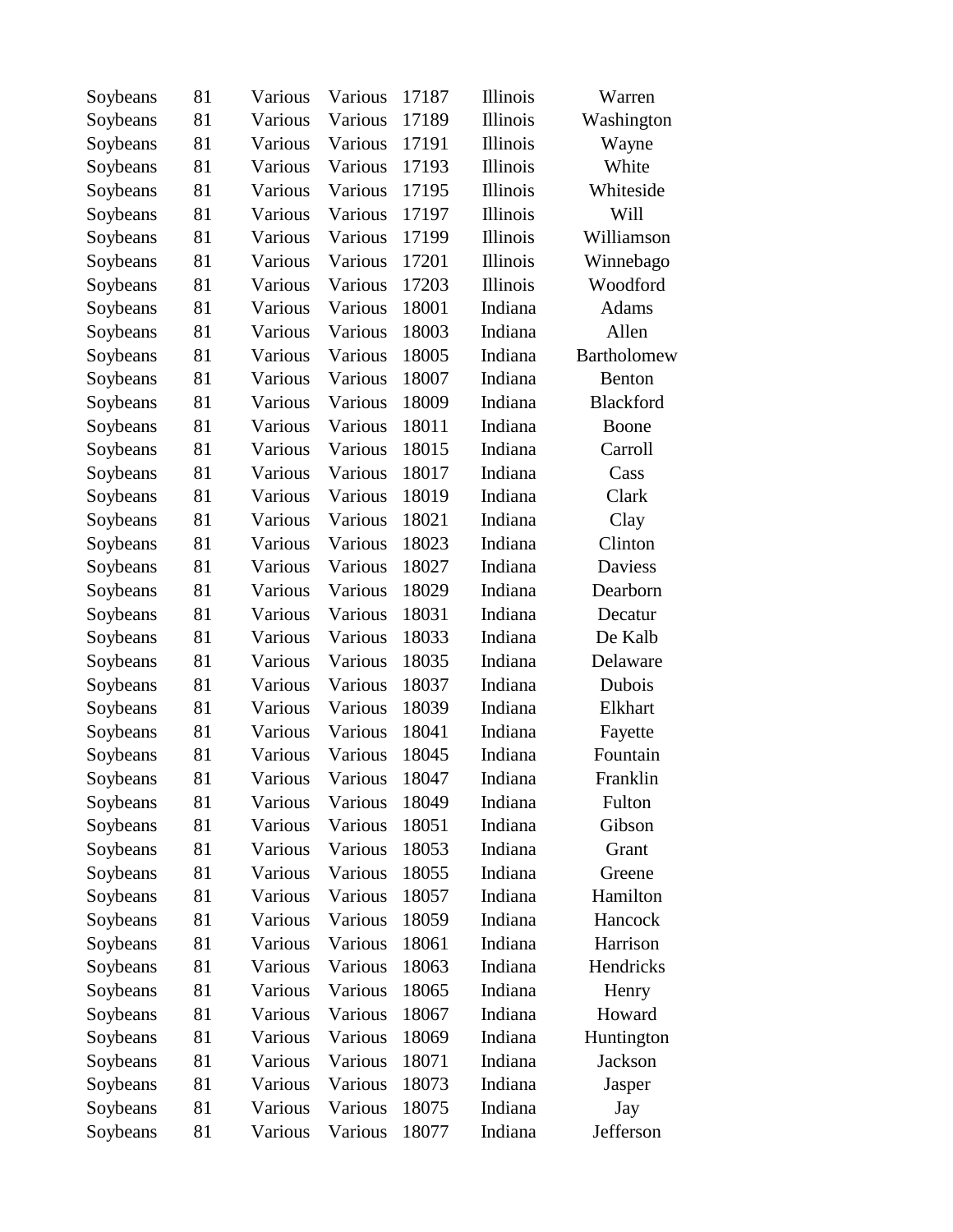| Soybeans | 81 | Various | Various | 18079 | Indiana | Jennings      |
|----------|----|---------|---------|-------|---------|---------------|
| Soybeans | 81 | Various | Various | 18081 | Indiana | Johnson       |
| Soybeans | 81 | Various | Various | 18083 | Indiana | Knox          |
| Soybeans | 81 | Various | Various | 18085 | Indiana | Kosciusko     |
| Soybeans | 81 | Various | Various | 18087 | Indiana | Lagrange      |
| Soybeans | 81 | Various | Various | 18089 | Indiana | Lake          |
| Soybeans | 81 | Various | Various | 18091 | Indiana | La Porte      |
| Soybeans | 81 | Various | Various | 18093 | Indiana | Lawrence      |
| Soybeans | 81 | Various | Various | 18095 | Indiana | Madison       |
| Soybeans | 81 | Various | Various | 18099 | Indiana | Marshall      |
| Soybeans | 81 | Various | Various | 18101 | Indiana | Martin        |
| Soybeans | 81 | Various | Various | 18103 | Indiana | Miami         |
| Soybeans | 81 | Various | Various | 18107 | Indiana | Montgomery    |
| Soybeans | 81 | Various | Various | 18109 | Indiana | Morgan        |
| Soybeans | 81 | Various | Various | 18111 | Indiana | Newton        |
| Soybeans | 81 | Various | Various | 18113 | Indiana | Noble         |
| Soybeans | 81 | Various | Various | 18117 | Indiana | Orange        |
| Soybeans | 81 | Various | Various | 18119 | Indiana | Owen          |
| Soybeans | 81 | Various | Various | 18121 | Indiana | Parke         |
| Soybeans | 81 | Various | Various | 18123 | Indiana | Perry         |
| Soybeans | 81 | Various | Various | 18125 | Indiana | Pike          |
| Soybeans | 81 | Various | Various | 18127 | Indiana | Porter        |
| Soybeans | 81 | Various | Various | 18129 | Indiana | Posey         |
| Soybeans | 81 | Various | Various | 18131 | Indiana | Pulaski       |
| Soybeans | 81 | Various | Various | 18133 | Indiana | Putnam        |
| Soybeans | 81 | Various | Various | 18135 | Indiana | Randolph      |
| Soybeans | 81 | Various | Various | 18137 | Indiana | Ripley        |
| Soybeans | 81 | Various | Various | 18139 | Indiana | Rush          |
| Soybeans | 81 | Various | Various | 18141 | Indiana | St Joseph     |
| Soybeans | 81 | Various | Various | 18143 | Indiana | Scott         |
| Soybeans | 81 | Various | Various | 18145 | Indiana | Shelby        |
| Soybeans | 81 | Various | Various | 18147 | Indiana | Spencer       |
| Soybeans | 81 | Various | Various | 18149 | Indiana | <b>Starke</b> |
| Soybeans | 81 | Various | Various | 18151 | Indiana | Steuben       |
| Soybeans | 81 | Various | Various | 18153 | Indiana | Sullivan      |
| Soybeans | 81 | Various | Various | 18157 | Indiana | Tippecanoe    |
| Soybeans | 81 | Various | Various | 18159 | Indiana | Tipton        |
| Soybeans | 81 | Various | Various | 18161 | Indiana | Union         |
| Soybeans | 81 | Various | Various | 18163 | Indiana | Vanderburgh   |
| Soybeans | 81 | Various | Various | 18165 | Indiana | Vermillion    |
| Soybeans | 81 | Various | Various | 18167 | Indiana | Vigo          |
| Soybeans | 81 | Various | Various | 18169 | Indiana | Wabash        |
| Soybeans | 81 | Various | Various | 18171 | Indiana | Warren        |
| Soybeans | 81 | Various | Various | 18173 | Indiana | Warrick       |
| Soybeans | 81 | Various | Various | 18175 | Indiana | Washington    |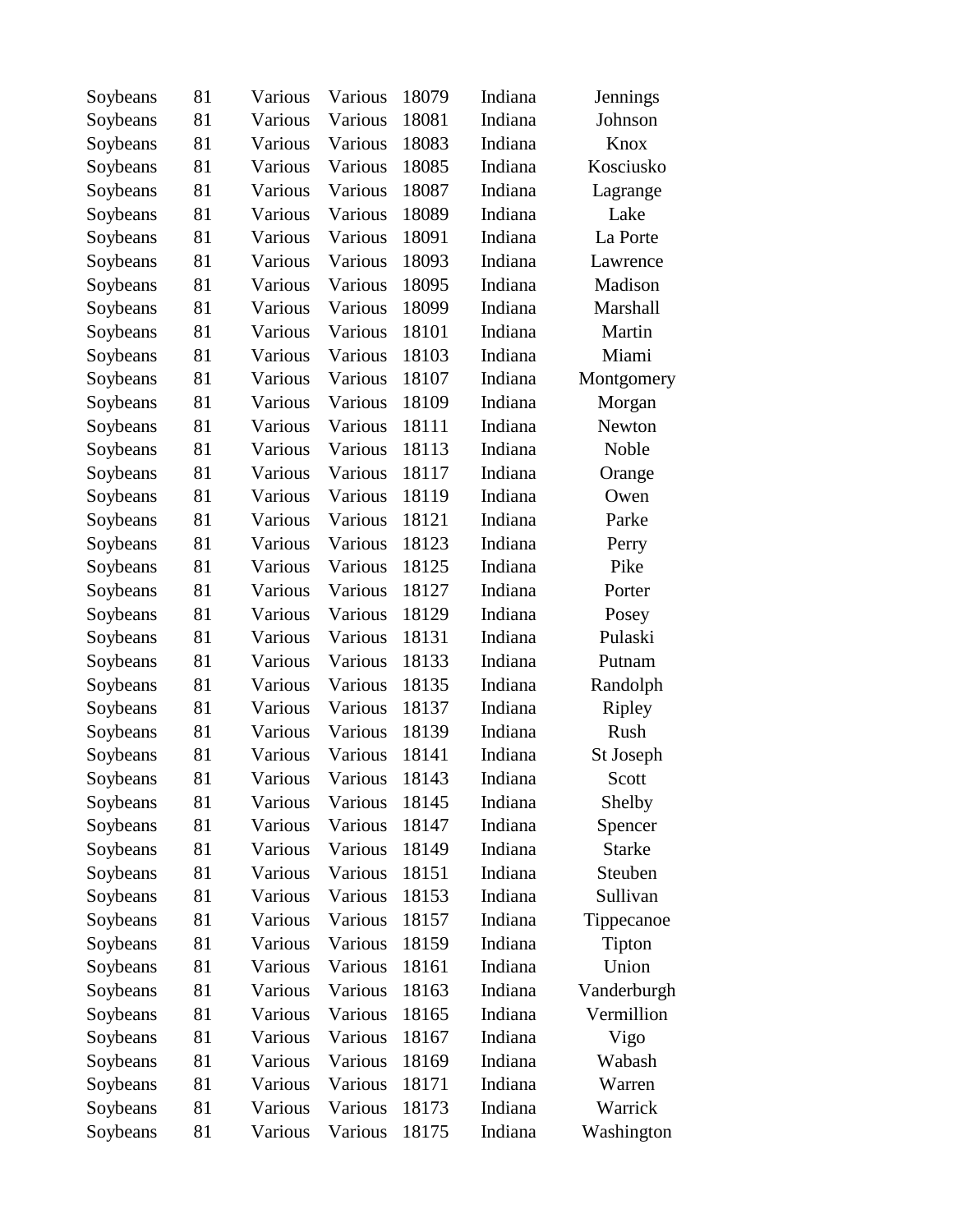| Soybeans | 81 | Various | Various | 18177 | Indiana | Wayne              |
|----------|----|---------|---------|-------|---------|--------------------|
| Soybeans | 81 | Various | Various | 18179 | Indiana | Wells              |
| Soybeans | 81 | Various | Various | 18181 | Indiana | White              |
| Soybeans | 81 | Various | Various | 18183 | Indiana | Whitley            |
| Soybeans | 81 | Various | Various | 19001 | Iowa    | Adair              |
| Soybeans | 81 | Various | Various | 19003 | Iowa    | Adams              |
| Soybeans | 81 | Various | Various | 19005 | Iowa    | Allamakee          |
| Soybeans | 81 | Various | Various | 19007 | Iowa    | Appanoose          |
| Soybeans | 81 | Various | Various | 19009 | Iowa    | Audubon            |
| Soybeans | 81 | Various | Various | 19011 | Iowa    | Benton             |
| Soybeans | 81 | Various | Various | 19013 | Iowa    | <b>Black Hawk</b>  |
| Soybeans | 81 | Various | Various | 19015 | Iowa    | Boone              |
| Soybeans | 81 | Various | Various | 19017 | Iowa    | <b>Bremer</b>      |
| Soybeans | 81 | Various | Various | 19019 | Iowa    | <b>Buchanan</b>    |
| Soybeans | 81 | Various | Various | 19021 | Iowa    | <b>Buena Vista</b> |
| Soybeans | 81 | Various | Various | 19023 | Iowa    | <b>Butler</b>      |
| Soybeans | 81 | Various | Various | 19025 | Iowa    | Calhoun            |
| Soybeans | 81 | Various | Various | 19027 | Iowa    | Carroll            |
| Soybeans | 81 | Various | Various | 19029 | Iowa    | Cass               |
| Soybeans | 81 | Various | Various | 19031 | Iowa    | Cedar              |
| Soybeans | 81 | Various | Various | 19033 | Iowa    | Cerro Gordo        |
| Soybeans | 81 | Various | Various | 19035 | Iowa    | Cherokee           |
| Soybeans | 81 | Various | Various | 19037 | Iowa    | Chickasaw          |
| Soybeans | 81 | Various | Various | 19039 | Iowa    | Clarke             |
| Soybeans | 81 | Various | Various | 19041 | Iowa    | Clay               |
| Soybeans | 81 | Various | Various | 19043 | Iowa    | Clayton            |
| Soybeans | 81 | Various | Various | 19045 | Iowa    | Clinton            |
| Soybeans | 81 | Various | Various | 19047 | Iowa    | Crawford           |
| Soybeans | 81 | Various | Various | 19049 | Iowa    | Dallas             |
| Soybeans | 81 | Various | Various | 19051 | Iowa    | Davis              |
| Soybeans | 81 | Various | Various | 19053 | Iowa    | Decatur            |
| Soybeans | 81 | Various | Various | 19055 | Iowa    | Delaware           |
| Soybeans | 81 | Various | Various | 19057 | Iowa    | Des Moines         |
| Soybeans | 81 | Various | Various | 19059 | Iowa    | Dickinson          |
| Soybeans | 81 | Various | Various | 19061 | Iowa    | Dubuque            |
| Soybeans | 81 | Various | Various | 19063 | Iowa    | Emmet              |
| Soybeans | 81 | Various | Various | 19065 | Iowa    | Fayette            |
| Soybeans | 81 | Various | Various | 19067 | Iowa    | Floyd              |
| Soybeans | 81 | Various | Various | 19069 | Iowa    | Franklin           |
| Soybeans | 81 | Various | Various | 19071 | Iowa    | Fremont            |
| Soybeans | 81 | Various | Various | 19073 | Iowa    | Greene             |
| Soybeans | 81 | Various | Various | 19075 | Iowa    | Grundy             |
| Soybeans | 81 | Various | Various | 19077 | Iowa    | Guthrie            |
| Soybeans | 81 | Various | Various | 19079 | Iowa    | Hamilton           |
| Soybeans | 81 | Various | Various | 19081 | Iowa    | Hancock            |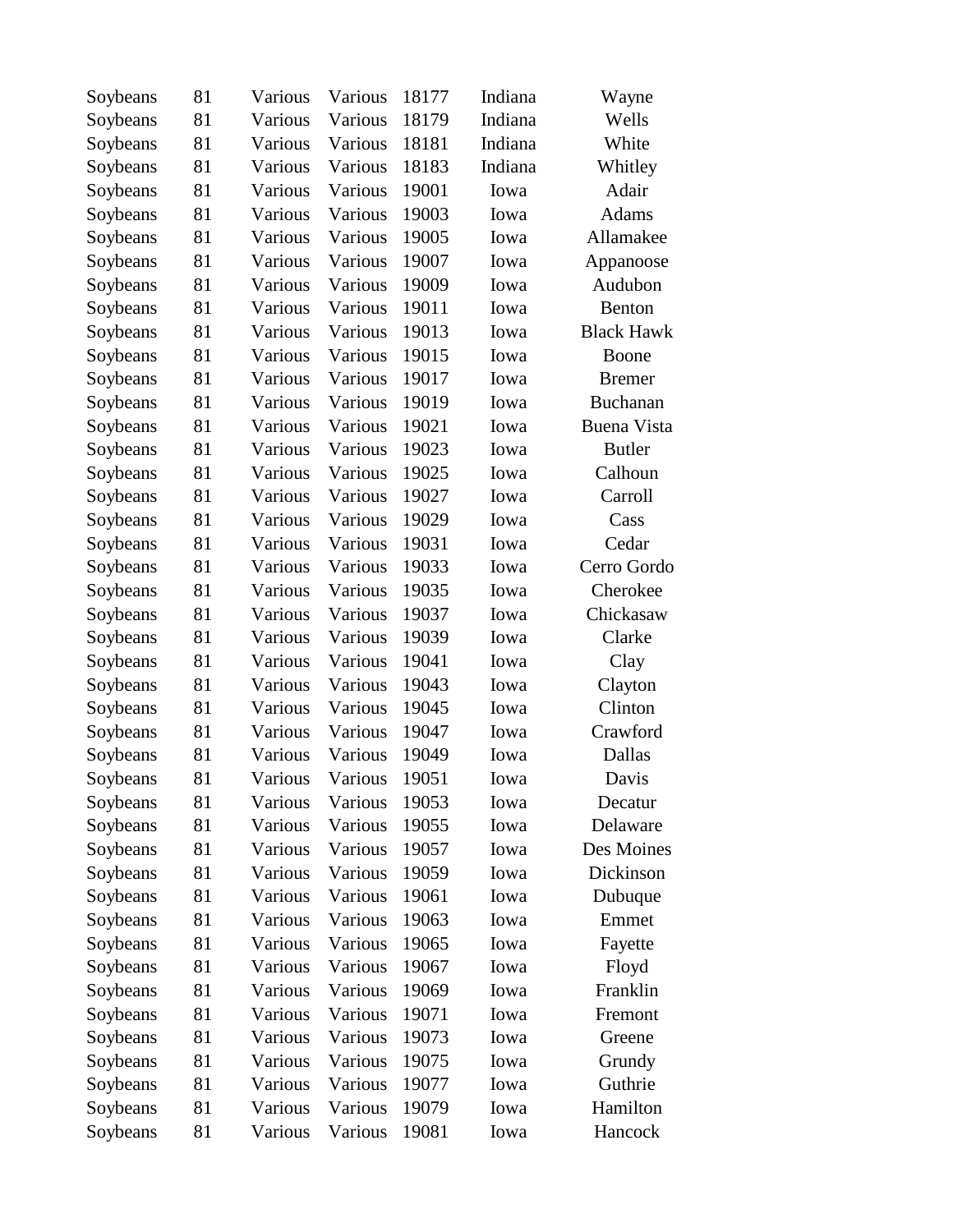| Soybeans | 81 | Various | Various | 19083 | Iowa | Hardin        |
|----------|----|---------|---------|-------|------|---------------|
| Soybeans | 81 | Various | Various | 19085 | Iowa | Harrison      |
| Soybeans | 81 | Various | Various | 19087 | Iowa | Henry         |
| Soybeans | 81 | Various | Various | 19089 | Iowa | Howard        |
| Soybeans | 81 | Various | Various | 19091 | Iowa | Humboldt      |
| Soybeans | 81 | Various | Various | 19093 | Iowa | Ida           |
| Soybeans | 81 | Various | Various | 19095 | Iowa | Iowa          |
| Soybeans | 81 | Various | Various | 19097 | Iowa | Jackson       |
| Soybeans | 81 | Various | Various | 19099 | Iowa | Jasper        |
| Soybeans | 81 | Various | Various | 19101 | Iowa | Jefferson     |
| Soybeans | 81 | Various | Various | 19103 | Iowa | Johnson       |
| Soybeans | 81 | Various | Various | 19105 | Iowa | Jones         |
| Soybeans | 81 | Various | Various | 19107 | Iowa | Keokuk        |
| Soybeans | 81 | Various | Various | 19109 | Iowa | Kossuth       |
| Soybeans | 81 | Various | Various | 19111 | Iowa | Lee           |
| Soybeans | 81 | Various | Various | 19113 | Iowa | Linn          |
| Soybeans | 81 | Various | Various | 19115 | Iowa | Louisa        |
| Soybeans | 81 | Various | Various | 19117 | Iowa | Lucas         |
| Soybeans | 81 | Various | Various | 19119 | Iowa | Lyon          |
| Soybeans | 81 | Various | Various | 19121 | Iowa | Madison       |
| Soybeans | 81 | Various | Various | 19123 | Iowa | Mahaska       |
| Soybeans | 81 | Various | Various | 19125 | Iowa | Marion        |
| Soybeans | 81 | Various | Various | 19127 | Iowa | Marshall      |
| Soybeans | 81 | Various | Various | 19129 | Iowa | Mills         |
| Soybeans | 81 | Various | Various | 19131 | Iowa | Mitchell      |
| Soybeans | 81 | Various | Various | 19133 | Iowa | Monona        |
| Soybeans | 81 | Various | Various | 19135 | Iowa | Monroe        |
| Soybeans | 81 | Various | Various | 19137 | Iowa | Montgomery    |
| Soybeans | 81 | Various | Various | 19139 | Iowa | Muscatine     |
| Soybeans | 81 | Various | Various | 19141 | Iowa | O Brien       |
| Soybeans | 81 | Various | Various | 19143 | Iowa | Osceola       |
| Soybeans | 81 | Various | Various | 19145 | Iowa | Page          |
| Soybeans | 81 | Various | Various | 19147 | Iowa | Palo Alto     |
| Soybeans | 81 | Various | Various | 19149 | Iowa | Plymouth      |
| Soybeans | 81 | Various | Various | 19151 | Iowa | Pocahontas    |
| Soybeans | 81 | Various | Various | 19153 | Iowa | Polk          |
| Soybeans | 81 | Various | Various | 19155 | Iowa | Pottawattamie |
| Soybeans | 81 | Various | Various | 19157 | Iowa | Poweshiek     |
| Soybeans | 81 | Various | Various | 19159 | Iowa | Ringgold      |
| Soybeans | 81 | Various | Various | 19161 | Iowa | Sac           |
| Soybeans | 81 | Various | Various | 19163 | Iowa | Scott         |
| Soybeans | 81 | Various | Various | 19165 | Iowa | Shelby        |
| Soybeans | 81 | Various | Various | 19167 | Iowa | Sioux         |
| Soybeans | 81 | Various | Various | 19169 | Iowa | Story         |
| Soybeans | 81 | Various | Various | 19171 | Iowa | Tama          |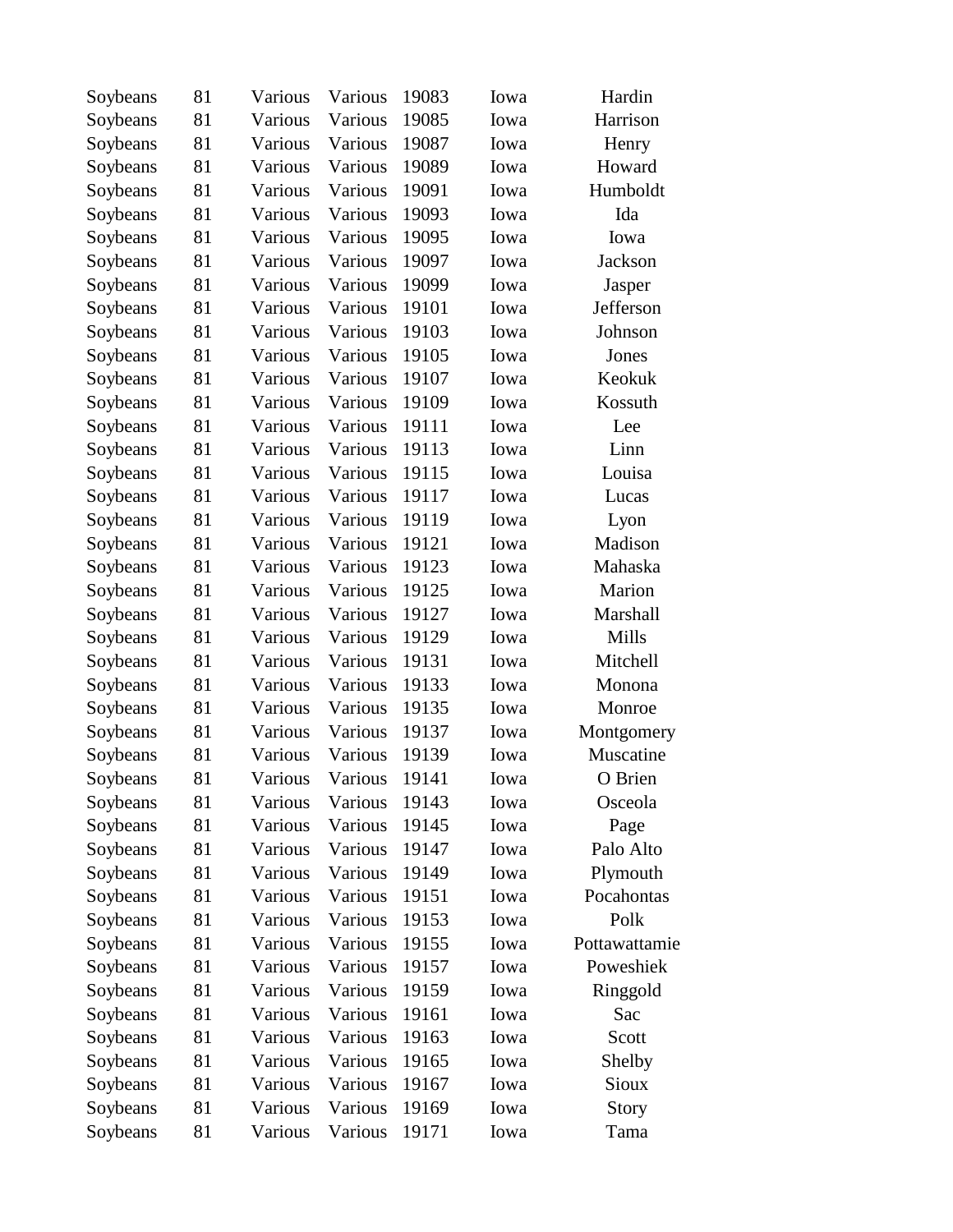| Soybeans | 81 | Various | Various | 19173 | Iowa   | Taylor        |
|----------|----|---------|---------|-------|--------|---------------|
| Soybeans | 81 | Various | Various | 19175 | Iowa   | Union         |
| Soybeans | 81 | Various | Various | 19177 | Iowa   | Van Buren     |
| Soybeans | 81 | Various | Various | 19179 | Iowa   | Wapello       |
| Soybeans | 81 | Various | Various | 19181 | Iowa   | Warren        |
| Soybeans | 81 | Various | Various | 19183 | Iowa   | Washington    |
| Soybeans | 81 | Various | Various | 19185 | Iowa   | Wayne         |
| Soybeans | 81 | Various | Various | 19187 | Iowa   | Webster       |
| Soybeans | 81 | Various | Various | 19189 | Iowa   | Winnebago     |
| Soybeans | 81 | Various | Various | 19191 | Iowa   | Winneshiek    |
| Soybeans | 81 | Various | Various | 19193 | Iowa   | Woodbury      |
| Soybeans | 81 | Various | Various | 19195 | Iowa   | Worth         |
| Soybeans | 81 | Various | Various | 19197 | Iowa   | Wright        |
| Soybeans | 81 | Various | Various | 20001 | Kansas | Allen         |
| Soybeans | 81 | Various | Various | 20003 | Kansas | Anderson      |
| Soybeans | 81 | Various | Various | 20005 | Kansas | Atchison      |
| Soybeans | 81 | Various | Various | 20009 | Kansas | <b>Barton</b> |
| Soybeans | 81 | Various | Various | 20011 | Kansas | Bourbon       |
| Soybeans | 81 | Various | Various | 20013 | Kansas | <b>Brown</b>  |
| Soybeans | 81 | Various | Various | 20015 | Kansas | <b>Butler</b> |
| Soybeans | 81 | Various | Various | 20017 | Kansas | Chase         |
| Soybeans | 81 | Various | Various | 20021 | Kansas | Cherokee      |
| Soybeans | 81 | Various | Various | 20027 | Kansas | Clay          |
| Soybeans | 81 | Various | Various | 20029 | Kansas | Cloud         |
| Soybeans | 81 | Various | Various | 20031 | Kansas | Coffey        |
| Soybeans | 81 | Various | Various | 20035 | Kansas | Cowley        |
| Soybeans | 81 | Various | Various | 20037 | Kansas | Crawford      |
| Soybeans | 81 | Various | Various | 20041 | Kansas | Dickinson     |
| Soybeans | 81 | Various | Various | 20043 | Kansas | Doniphan      |
| Soybeans | 81 | Various | Various | 20045 | Kansas | Douglas       |
| Soybeans | 81 | Various | Various | 20047 | Kansas | Edwards       |
| Soybeans | 81 | Various | Various | 20049 | Kansas | Elk           |
| Soybeans | 81 | Various | Various | 20053 | Kansas | Ellsworth     |
| Soybeans | 81 | Various | Various | 20057 | Kansas | Ford          |
| Soybeans | 81 | Various | Various | 20059 | Kansas | Franklin      |
| Soybeans | 81 | Various | Various | 20061 | Kansas | Geary         |
| Soybeans | 81 | Various | Various | 20069 | Kansas | Gray          |
| Soybeans | 81 | Various | Various | 20073 | Kansas | Greenwood     |
| Soybeans | 81 | Various | Various | 20077 | Kansas | Harper        |
| Soybeans | 81 | Various | Various | 20079 | Kansas | Harvey        |
| Soybeans | 81 | Various | Various | 20085 | Kansas | Jackson       |
| Soybeans | 81 | Various | Various | 20087 | Kansas | Jefferson     |
| Soybeans | 81 | Various | Various | 20089 | Kansas | Jewell        |
| Soybeans | 81 | Various | Various | 20091 | Kansas | Johnson       |
| Soybeans | 81 | Various | Various | 20095 | Kansas | Kingman       |
|          |    |         |         |       |        |               |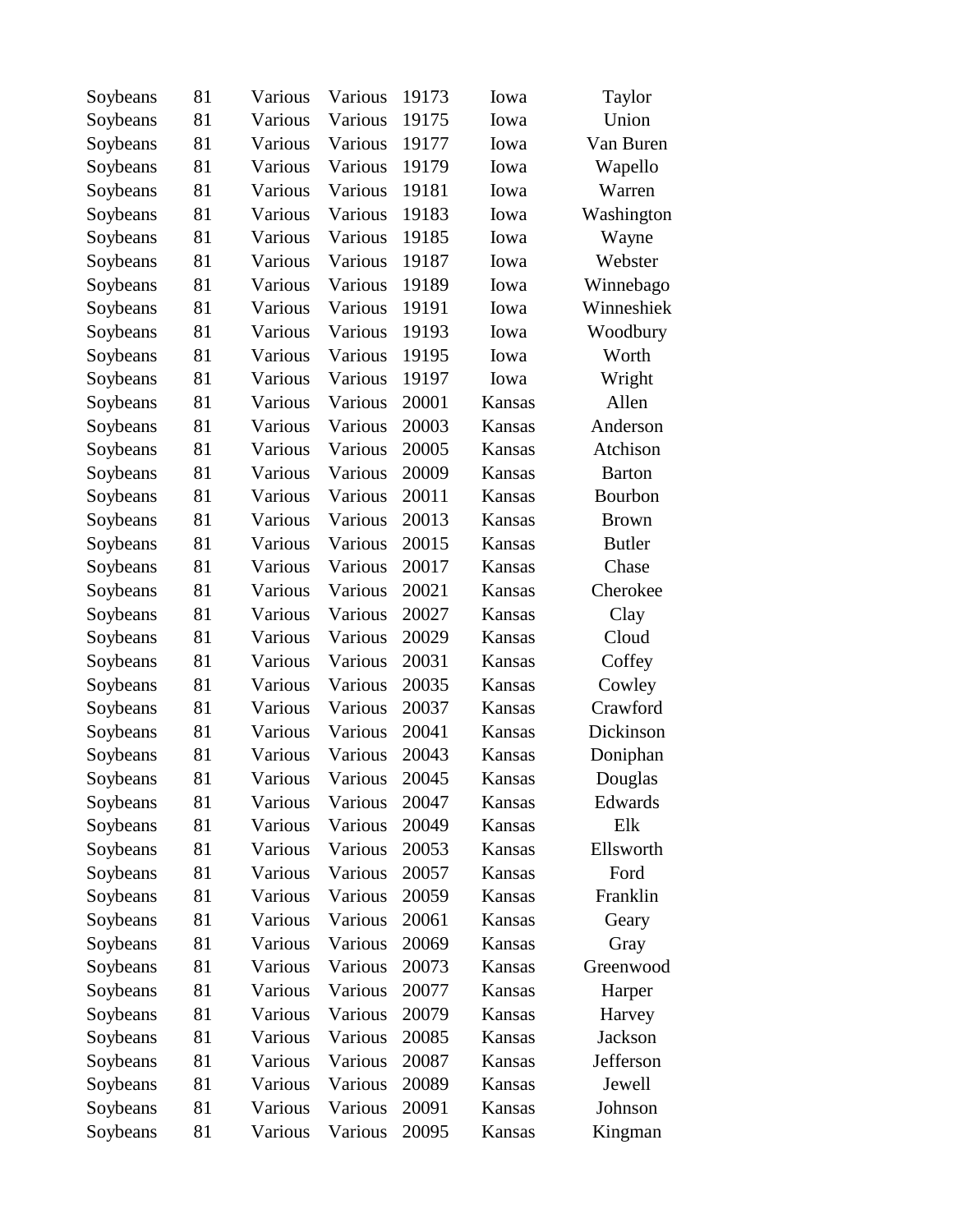| Soybeans | 81 | Various | Various | 20097 | Kansas        | Kiowa         |
|----------|----|---------|---------|-------|---------------|---------------|
| Soybeans | 81 | Various | Various | 20099 | Kansas        | Labette       |
| Soybeans | 81 | Various | Various | 20105 | Kansas        | Lincoln       |
| Soybeans | 81 | Various | Various | 20107 | Kansas        | Linn          |
| Soybeans | 81 | Various | Various | 20111 | Kansas        | Lyon          |
| Soybeans | 81 | Various | Various | 20113 | Kansas        | Mcpherson     |
| Soybeans | 81 | Various | Various | 20115 | Kansas        | Marion        |
| Soybeans | 81 | Various | Various | 20117 | Kansas        | Marshall      |
| Soybeans | 81 | Various | Various | 20119 | <b>Kansas</b> | Meade         |
| Soybeans | 81 | Various | Various | 20121 | Kansas        | Miami         |
| Soybeans | 81 | Various | Various | 20123 | Kansas        | Mitchell      |
| Soybeans | 81 | Various | Various | 20125 | Kansas        | Montgomery    |
| Soybeans | 81 | Various | Various | 20127 | Kansas        | Morris        |
| Soybeans | 81 | Various | Various | 20131 | Kansas        | Nemaha        |
| Soybeans | 81 | Various | Various | 20133 | Kansas        | Neosho        |
| Soybeans | 81 | Various | Various | 20139 | Kansas        | Osage         |
| Soybeans | 81 | Various | Various | 20141 | Kansas        | Osborne       |
| Soybeans | 81 | Various | Various | 20143 | Kansas        | Ottawa        |
| Soybeans | 81 | Various | Various | 20145 | Kansas        | Pawnee        |
| Soybeans | 81 | Various | Various | 20147 | Kansas        | Phillips      |
| Soybeans | 81 | Various | Various | 20149 | Kansas        | Pottawatomie  |
| Soybeans | 81 | Various | Various | 20151 | Kansas        | Pratt         |
| Soybeans | 81 | Various | Various | 20155 | Kansas        | Reno          |
| Soybeans | 81 | Various | Various | 20157 | Kansas        | Republic      |
| Soybeans | 81 | Various | Various | 20159 | Kansas        | Rice          |
| Soybeans | 81 | Various | Various | 20161 | Kansas        | Riley         |
| Soybeans | 81 | Various | Various | 20163 | Kansas        | Rooks         |
| Soybeans | 81 | Various | Various | 20167 | Kansas        | Russell       |
| Soybeans | 81 | Various | Various | 20169 | Kansas        | Saline        |
| Soybeans | 81 | Various | Various | 20173 | Kansas        | Sedgwick      |
| Soybeans | 81 | Various | Various | 20177 | Kansas        | Shawnee       |
| Soybeans | 81 | Various | Various | 20183 | Kansas        | Smith         |
| Soybeans | 81 | Various | Various | 20185 | Kansas        | Stafford      |
| Soybeans | 81 | Various | Various | 20191 | Kansas        | Sumner        |
| Soybeans | 81 | Various | Various | 20193 | Kansas        | Thomas        |
| Soybeans | 81 | Various | Various | 20197 | Kansas        | Wabaunsee     |
| Soybeans | 81 | Various | Various | 20201 | Kansas        | Washington    |
| Soybeans | 81 | Various | Various | 20205 | Kansas        | Wilson        |
| Soybeans | 81 | Various | Various | 20207 | Kansas        | Woodson       |
| Soybeans | 81 | Various | Various | 26005 | Michigan      | Allegan       |
| Soybeans | 81 | Various | Various | 26011 | Michigan      | Arenac        |
| Soybeans | 81 | Various | Various | 26015 | Michigan      | Barry         |
| Soybeans | 81 | Various | Various | 26017 | Michigan      | Bay           |
| Soybeans | 81 | Various | Various | 26021 | Michigan      | Berrien       |
| Soybeans | 81 | Various | Various | 26023 | Michigan      | <b>Branch</b> |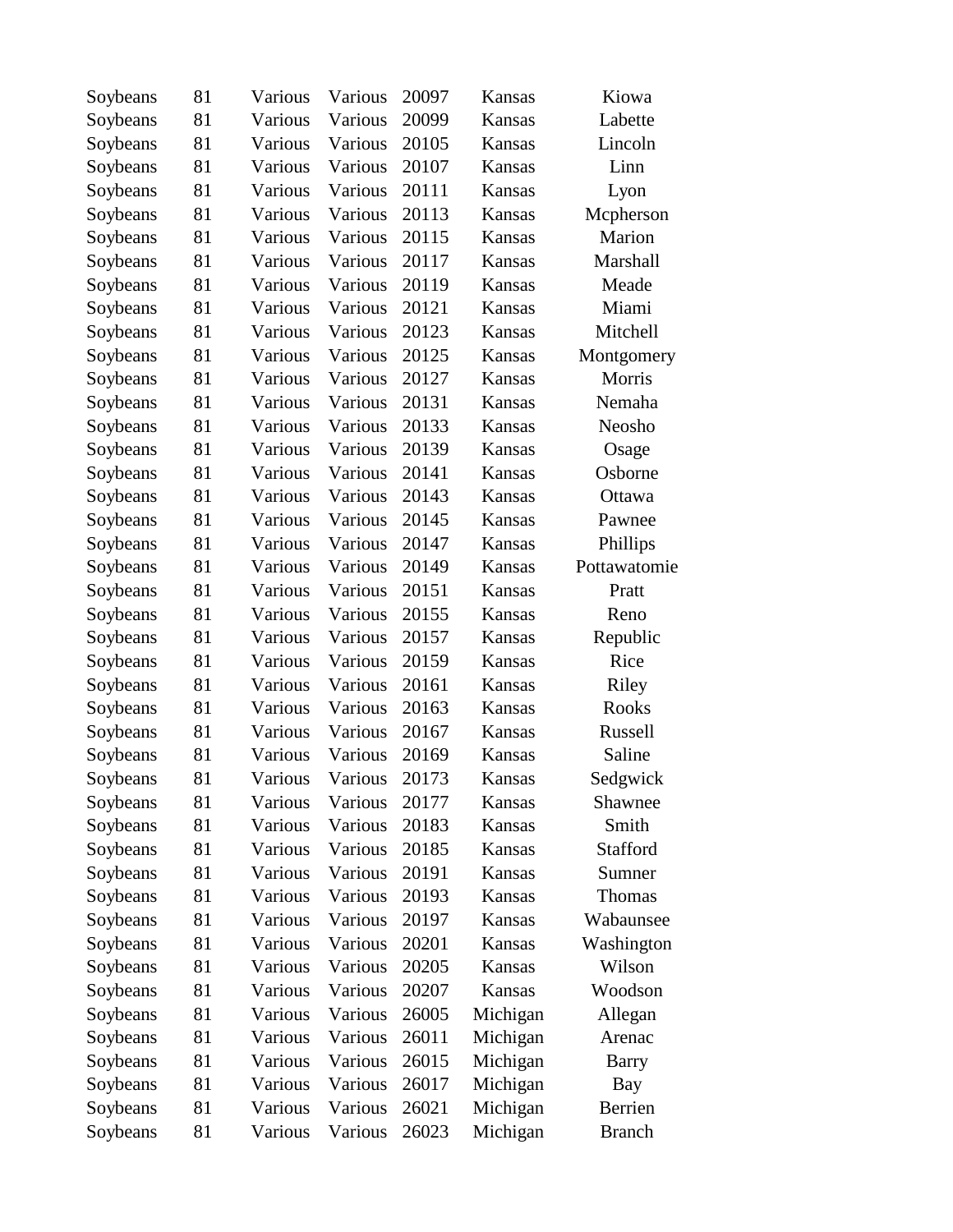| Soybeans | 81 | Various | Various | 26025 | Michigan  | Calhoun           |
|----------|----|---------|---------|-------|-----------|-------------------|
| Soybeans | 81 | Various | Various | 26027 | Michigan  | Cass              |
| Soybeans | 81 | Various | Various | 26037 | Michigan  | Clinton           |
| Soybeans | 81 | Various | Various | 26045 | Michigan  | Eaton             |
| Soybeans | 81 | Various | Various | 26049 | Michigan  | Genesee           |
| Soybeans | 81 | Various | Various | 26057 | Michigan  | Gratiot           |
| Soybeans | 81 | Various | Various | 26059 | Michigan  | Hillsdale         |
| Soybeans | 81 | Various | Various | 26063 | Michigan  | Huron             |
| Soybeans | 81 | Various | Various | 26065 | Michigan  | Ingham            |
| Soybeans | 81 | Various | Various | 26067 | Michigan  | Ionia             |
| Soybeans | 81 | Various | Various | 26073 | Michigan  | Isabella          |
| Soybeans | 81 | Various | Various | 26075 | Michigan  | <b>Jackson</b>    |
| Soybeans | 81 | Various | Various | 26077 | Michigan  | Kalamazoo         |
| Soybeans | 81 | Various | Various | 26081 | Michigan  | Kent              |
| Soybeans | 81 | Various | Various | 26087 | Michigan  | Lapeer            |
| Soybeans | 81 | Various | Various | 26091 | Michigan  | Lenawee           |
| Soybeans | 81 | Various | Various | 26093 | Michigan  | Livingston        |
| Soybeans | 81 | Various | Various | 26099 | Michigan  | Macomb            |
| Soybeans | 81 | Various | Various | 26111 | Michigan  | Midland           |
| Soybeans | 81 | Various | Various | 26115 | Michigan  | Monroe            |
| Soybeans | 81 | Various | Various | 26117 | Michigan  | Montcalm          |
| Soybeans | 81 | Various | Various | 26139 | Michigan  | Ottawa            |
| Soybeans | 81 | Various | Various | 26145 | Michigan  | Saginaw           |
| Soybeans | 81 | Various | Various | 26147 | Michigan  | St Clair          |
| Soybeans | 81 | Various | Various | 26149 | Michigan  | St Joseph         |
| Soybeans | 81 | Various | Various | 26151 | Michigan  | Sanilac           |
| Soybeans | 81 | Various | Various | 26155 | Michigan  | Shiawassee        |
| Soybeans | 81 | Various | Various | 26157 | Michigan  | Tuscola           |
| Soybeans | 81 | Various | Various | 26159 | Michigan  | Van Buren         |
| Soybeans | 81 | Various | Various | 26161 | Michigan  | Washtenaw         |
| Soybeans | 81 | Various | Various | 27005 | Minnesota | Becker            |
| Soybeans | 81 | Various | Various | 27009 | Minnesota | Benton            |
| Soybeans | 81 | Various | Various | 27011 | Minnesota | <b>Big Stone</b>  |
| Soybeans | 81 | Various | Various | 27013 | Minnesota | <b>Blue Earth</b> |
| Soybeans | 81 | Various | Various | 27015 | Minnesota | <b>Brown</b>      |
| Soybeans | 81 | Various | Various | 27019 | Minnesota | Carver            |
| Soybeans | 81 | Various | Various | 27023 | Minnesota | Chippewa          |
| Soybeans | 81 | Various | Various | 27025 | Minnesota | Chisago           |
| Soybeans | 81 | Various | Various | 27027 | Minnesota | Clay              |
| Soybeans | 81 | Various | Various | 27029 | Minnesota | Clearwater        |
| Soybeans | 81 | Various | Various | 27033 | Minnesota | Cottonwood        |
| Soybeans | 81 | Various | Various | 27037 | Minnesota | Dakota            |
| Soybeans | 81 | Various | Various | 27039 | Minnesota | Dodge             |
| Soybeans | 81 | Various | Various | 27041 | Minnesota | Douglas           |
| Soybeans | 81 | Various | Various | 27043 | Minnesota | Faribault         |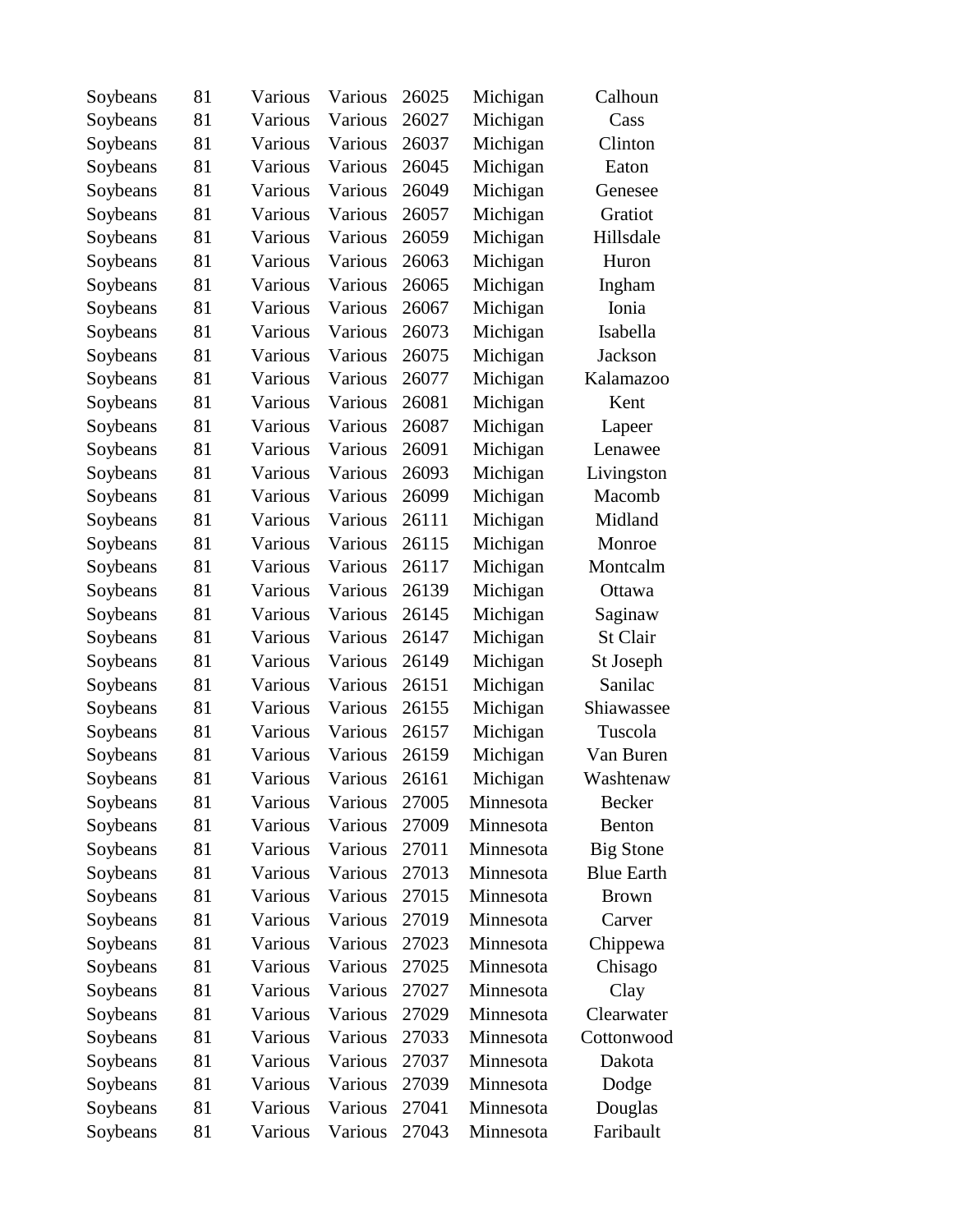| Soybeans | 81 | Various | Various | 27045 | Minnesota | Fillmore          |
|----------|----|---------|---------|-------|-----------|-------------------|
| Soybeans | 81 | Various | Various | 27047 | Minnesota | Freeborn          |
| Soybeans | 81 | Various | Various | 27049 | Minnesota | Goodhue           |
| Soybeans | 81 | Various | Various | 27051 | Minnesota | Grant             |
| Soybeans | 81 | Various | Various | 27053 | Minnesota | Hennepin          |
| Soybeans | 81 | Various | Various | 27055 | Minnesota | Houston           |
| Soybeans | 81 | Various | Various | 27059 | Minnesota | Isanti            |
| Soybeans | 81 | Various | Various | 27063 | Minnesota | Jackson           |
| Soybeans | 81 | Various | Various | 27065 | Minnesota | Kanabec           |
| Soybeans | 81 | Various | Various | 27067 | Minnesota | Kandiyohi         |
| Soybeans | 81 | Various | Various | 27069 | Minnesota | Kittson           |
| Soybeans | 81 | Various | Various | 27073 | Minnesota | Lac Qui Parle     |
| Soybeans | 81 | Various | Various | 27079 | Minnesota | Le Sueur          |
| Soybeans | 81 | Various | Various | 27081 | Minnesota | Lincoln           |
| Soybeans | 81 | Various | Various | 27083 | Minnesota | Lyon              |
| Soybeans | 81 | Various | Various | 27085 | Minnesota | Mcleod            |
| Soybeans | 81 | Various | Various | 27087 | Minnesota | Mahnomen          |
| Soybeans | 81 | Various | Various | 27089 | Minnesota | Marshall          |
| Soybeans | 81 | Various | Various | 27091 | Minnesota | Martin            |
| Soybeans | 81 | Various | Various | 27093 | Minnesota | Meeker            |
| Soybeans | 81 | Various | Various | 27095 | Minnesota | <b>Mille Lacs</b> |
| Soybeans | 81 | Various | Various | 27097 | Minnesota | Morrison          |
| Soybeans | 81 | Various | Various | 27099 | Minnesota | Mower             |
| Soybeans | 81 | Various | Various | 27101 | Minnesota | Murray            |
| Soybeans | 81 | Various | Various | 27103 | Minnesota | Nicollet          |
| Soybeans | 81 | Various | Various | 27105 | Minnesota | <b>Nobles</b>     |
| Soybeans | 81 | Various | Various | 27107 | Minnesota | Norman            |
| Soybeans | 81 | Various | Various | 27109 | Minnesota | Olmsted           |
| Soybeans | 81 | Various | Various | 27111 | Minnesota | <b>Otter Tail</b> |
| Soybeans | 81 | Various | Various | 27113 | Minnesota | Pennington        |
| Soybeans | 81 | Various | Various | 27115 | Minnesota | Pine              |
| Soybeans | 81 | Various | Various | 27117 | Minnesota | Pipestone         |
| Soybeans | 81 | Various | Various | 27119 | Minnesota | Polk              |
| Soybeans | 81 | Various | Various | 27121 | Minnesota | Pope              |
| Soybeans | 81 | Various | Various | 27125 | Minnesota | <b>Red Lake</b>   |
| Soybeans | 81 | Various | Various | 27127 | Minnesota | Redwood           |
| Soybeans | 81 | Various | Various | 27129 | Minnesota | Renville          |
| Soybeans | 81 | Various | Various | 27131 | Minnesota | Rice              |
| Soybeans | 81 | Various | Various | 27133 | Minnesota | Rock              |
| Soybeans | 81 | Various | Various | 27135 | Minnesota | Roseau            |
| Soybeans | 81 | Various | Various | 27139 | Minnesota | Scott             |
| Soybeans | 81 | Various | Various | 27141 | Minnesota | Sherburne         |
| Soybeans | 81 | Various | Various | 27143 | Minnesota | Sibley            |
| Soybeans | 81 | Various | Various | 27145 | Minnesota | <b>Stearns</b>    |
| Soybeans | 81 | Various | Various | 27147 | Minnesota | Steele            |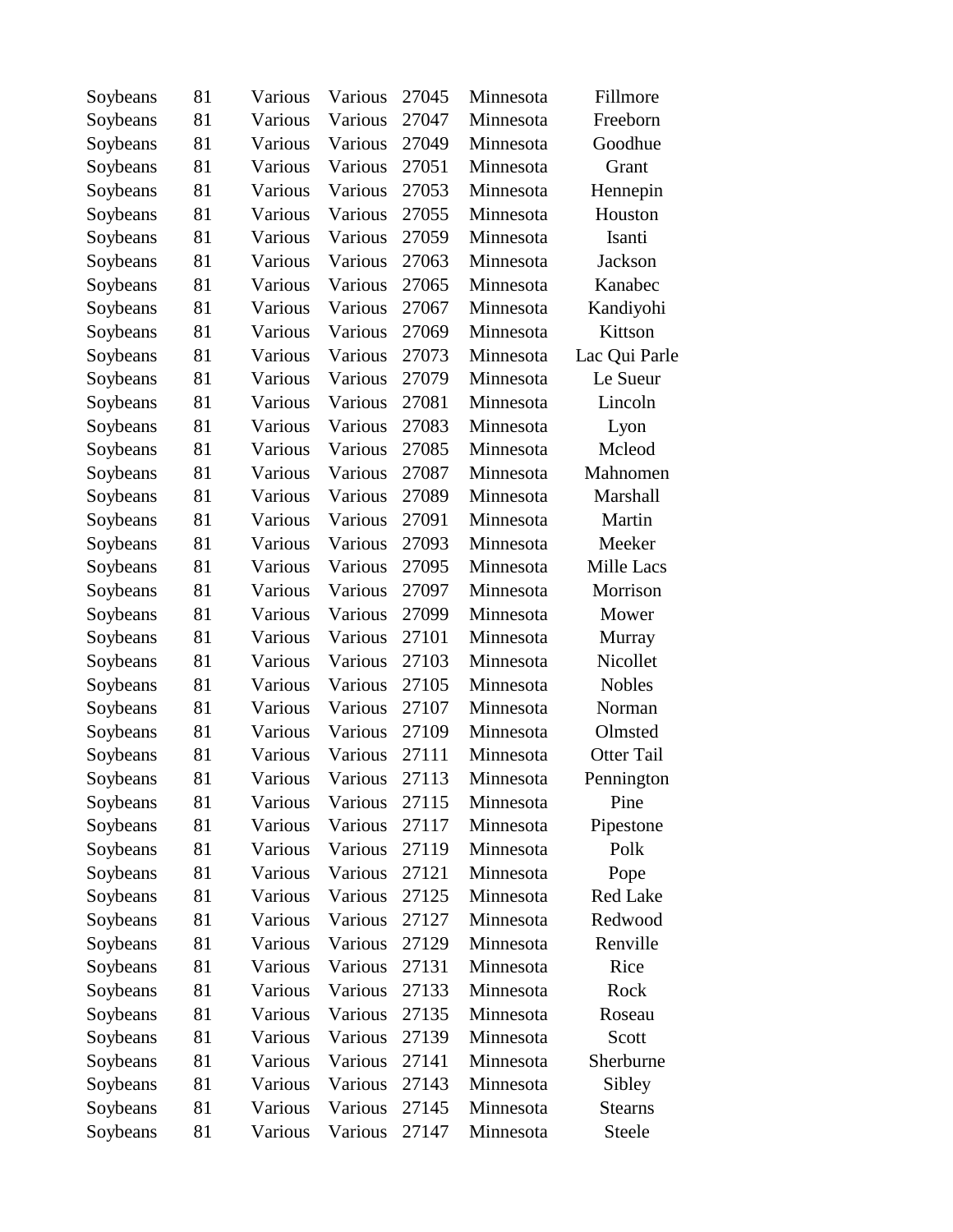| Soybeans | 81 | Various | Various | 27149 | Minnesota | <b>Stevens</b>         |
|----------|----|---------|---------|-------|-----------|------------------------|
| Soybeans | 81 | Various | Various | 27151 | Minnesota | Swift                  |
| Soybeans | 81 | Various | Various | 27153 | Minnesota | Todd                   |
| Soybeans | 81 | Various | Various | 27155 | Minnesota | Traverse               |
| Soybeans | 81 | Various | Various | 27157 | Minnesota | Wabasha                |
| Soybeans | 81 | Various | Various | 27161 | Minnesota | Waseca                 |
| Soybeans | 81 | Various | Various | 27163 | Minnesota | Washington             |
| Soybeans | 81 | Various | Various | 27165 | Minnesota | Watonwan               |
| Soybeans | 81 | Various | Various | 27167 | Minnesota | Wilkin                 |
| Soybeans | 81 | Various | Various | 27169 | Minnesota | Winona                 |
| Soybeans | 81 | Various | Various | 27171 | Minnesota | Wright                 |
| Soybeans | 81 | Various | Various | 27173 | Minnesota | <b>Yellow Medicine</b> |
| Soybeans | 81 | Various | Various | 29001 | Missouri  | Adair                  |
| Soybeans | 81 | Various | Various | 29003 | Missouri  | Andrew                 |
| Soybeans | 81 | Various | Various | 29005 | Missouri  | Atchison               |
| Soybeans | 81 | Various | Various | 29007 | Missouri  | Audrain                |
| Soybeans | 81 | Various | Various | 29011 | Missouri  | <b>Barton</b>          |
| Soybeans | 81 | Various | Various | 29013 | Missouri  | <b>Bates</b>           |
| Soybeans | 81 | Various | Various | 29015 | Missouri  | Benton                 |
| Soybeans | 81 | Various | Various | 29017 | Missouri  | <b>Bollinger</b>       |
| Soybeans | 81 | Various | Various | 29019 | Missouri  | Boone                  |
| Soybeans | 81 | Various | Various | 29021 | Missouri  | Buchanan               |
| Soybeans | 81 | Various | Various | 29023 | Missouri  | <b>Butler</b>          |
| Soybeans | 81 | Various | Various | 29025 | Missouri  | Caldwell               |
| Soybeans | 81 | Various | Various | 29027 | Missouri  | Callaway               |
| Soybeans | 81 | Various | Various | 29031 | Missouri  | Cape Girardeau         |
| Soybeans | 81 | Various | Various | 29033 | Missouri  | Carroll                |
| Soybeans | 81 | Various | Various | 29037 | Missouri  | Cass                   |
| Soybeans | 81 | Various | Various | 29041 | Missouri  | Chariton               |
| Soybeans | 81 | Various | Various | 29045 | Missouri  | Clark                  |
| Soybeans | 81 | Various | Various | 29047 | Missouri  | Clay                   |
| Soybeans | 81 | Various | Various | 29049 | Missouri  | Clinton                |
| Soybeans | 81 | Various | Various | 29051 | Missouri  | Cole                   |
| Soybeans | 81 | Various | Various | 29053 | Missouri  | Cooper                 |
| Soybeans | 81 | Various | Various | 29057 | Missouri  | Dade                   |
| Soybeans | 81 | Various | Various | 29061 | Missouri  | Daviess                |
| Soybeans | 81 | Various | Various | 29063 | Missouri  | De Kalb                |
| Soybeans | 81 | Various | Various | 29069 | Missouri  | Dunklin                |
| Soybeans | 81 | Various | Various | 29071 | Missouri  | Franklin               |
| Soybeans | 81 | Various | Various | 29073 | Missouri  | Gasconade              |
| Soybeans | 81 | Various | Various | 29075 | Missouri  | Gentry                 |
| Soybeans | 81 | Various | Various | 29079 | Missouri  | Grundy                 |
| Soybeans | 81 | Various | Various | 29081 | Missouri  | Harrison               |
| Soybeans | 81 | Various | Various | 29083 | Missouri  | Henry                  |
| Soybeans | 81 | Various | Various | 29087 | Missouri  | Holt                   |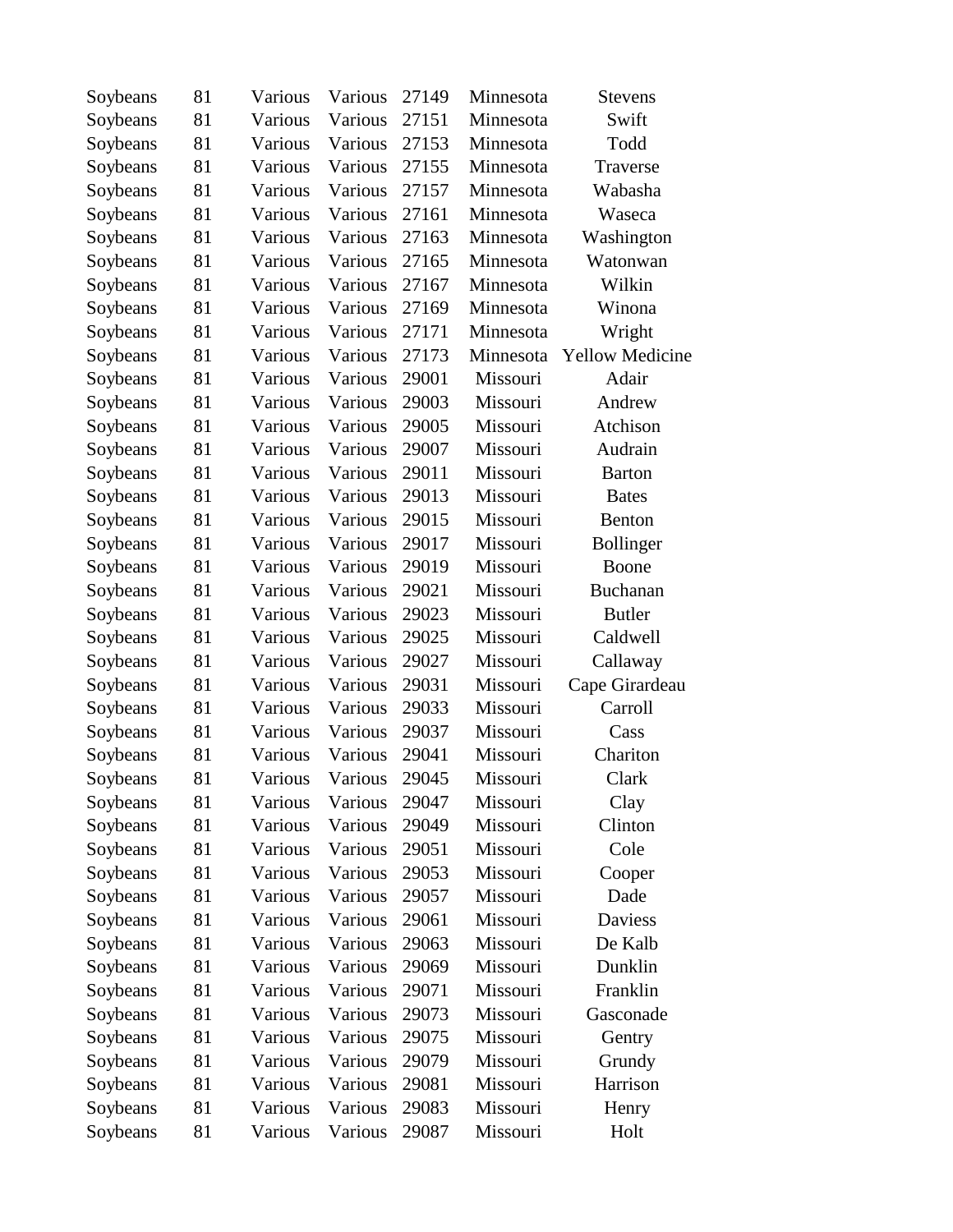| Soybeans | 81 | Various | Various | 29089 | Missouri | Howard              |
|----------|----|---------|---------|-------|----------|---------------------|
| Soybeans | 81 | Various | Various | 29095 | Missouri | <b>Jackson</b>      |
| Soybeans | 81 | Various | Various | 29097 | Missouri | Jasper              |
| Soybeans | 81 | Various | Various | 29101 | Missouri | Johnson             |
| Soybeans | 81 | Various | Various | 29103 | Missouri | Knox                |
| Soybeans | 81 | Various | Various | 29107 | Missouri | Lafayette           |
| Soybeans | 81 | Various | Various | 29109 | Missouri | Lawrence            |
| Soybeans | 81 | Various | Various | 29111 | Missouri | Lewis               |
| Soybeans | 81 | Various | Various | 29113 | Missouri | Lincoln             |
| Soybeans | 81 | Various | Various | 29115 | Missouri | Linn                |
| Soybeans | 81 | Various | Various | 29117 | Missouri | Livingston          |
| Soybeans | 81 | Various | Various | 29121 | Missouri | Macon               |
| Soybeans | 81 | Various | Various | 29127 | Missouri | Marion              |
| Soybeans | 81 | Various | Various | 29129 | Missouri | Mercer              |
| Soybeans | 81 | Various | Various | 29133 | Missouri | Mississippi         |
| Soybeans | 81 | Various | Various | 29135 | Missouri | Moniteau            |
| Soybeans | 81 | Various | Various | 29137 | Missouri | Monroe              |
| Soybeans | 81 | Various | Various | 29139 | Missouri | Montgomery          |
| Soybeans | 81 | Various | Various | 29141 | Missouri | Morgan              |
| Soybeans | 81 | Various | Various | 29143 | Missouri | New Madrid          |
| Soybeans | 81 | Various | Various | 29147 | Missouri | Nodaway             |
| Soybeans | 81 | Various | Various | 29151 | Missouri | Osage               |
| Soybeans | 81 | Various | Various | 29155 | Missouri | Pemiscot            |
| Soybeans | 81 | Various | Various | 29157 | Missouri | Perry               |
| Soybeans | 81 | Various | Various | 29159 | Missouri | Pettis              |
| Soybeans | 81 | Various | Various | 29163 | Missouri | Pike                |
| Soybeans | 81 | Various | Various | 29165 | Missouri | Platte              |
| Soybeans | 81 | Various | Various | 29171 | Missouri | Putnam              |
| Soybeans | 81 | Various | Various | 29173 | Missouri | Ralls               |
| Soybeans | 81 | Various | Various | 29175 | Missouri | Randolph            |
| Soybeans | 81 | Various | Various | 29177 | Missouri | Ray                 |
| Soybeans | 81 | Various | Various | 29183 | Missouri | <b>St Charles</b>   |
| Soybeans | 81 | Various | Various | 29185 | Missouri | St Clair            |
| Soybeans | 81 | Various | Various | 29186 | Missouri | <b>St Genevieve</b> |
| Soybeans | 81 | Various | Various | 29195 | Missouri | Saline              |
| Soybeans | 81 | Various | Various | 29197 | Missouri | Schuyler            |
| Soybeans | 81 | Various | Various | 29199 | Missouri | Scotland            |
| Soybeans | 81 | Various | Various | 29201 | Missouri | Scott               |
| Soybeans | 81 | Various | Various | 29205 | Missouri | Shelby              |
| Soybeans | 81 | Various | Various | 29207 | Missouri | Stoddard            |
| Soybeans | 81 | Various | Various | 29211 | Missouri | Sullivan            |
| Soybeans | 81 | Various | Various | 29217 | Missouri | Vernon              |
| Soybeans | 81 | Various | Various | 29219 | Missouri | Warren              |
| Soybeans | 81 | Various | Various | 29227 | Missouri | Worth               |
| Soybeans | 81 | Various | Various | 31001 | Nebraska | Adams               |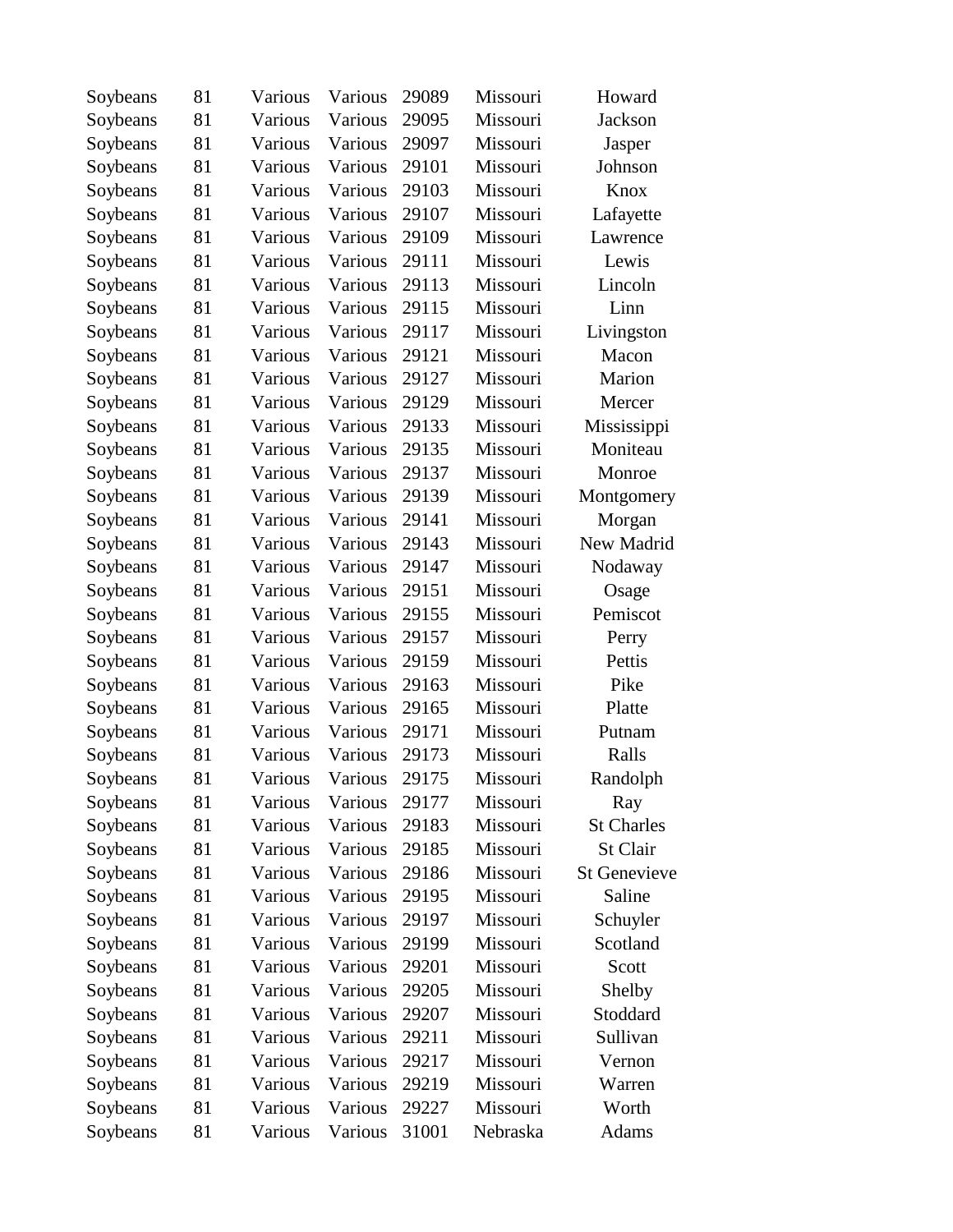| Soybeans | 81 | Various | Various | 31003 | Nebraska | Antelope       |
|----------|----|---------|---------|-------|----------|----------------|
| Soybeans | 81 | Various | Various | 31011 | Nebraska | Boone          |
| Soybeans | 81 | Various | Various | 31015 | Nebraska | <b>Boyd</b>    |
| Soybeans | 81 | Various | Various | 31017 | Nebraska | <b>Brown</b>   |
| Soybeans | 81 | Various | Various | 31019 | Nebraska | <b>Buffalo</b> |
| Soybeans | 81 | Various | Various | 31021 | Nebraska | <b>Burt</b>    |
| Soybeans | 81 | Various | Various | 31023 | Nebraska | <b>Butler</b>  |
| Soybeans | 81 | Various | Various | 31025 | Nebraska | Cass           |
| Soybeans | 81 | Various | Various | 31027 | Nebraska | Cedar          |
| Soybeans | 81 | Various | Various | 31035 | Nebraska | Clay           |
| Soybeans | 81 | Various | Various | 31037 | Nebraska | Colfax         |
| Soybeans | 81 | Various | Various | 31039 | Nebraska | Cuming         |
| Soybeans | 81 | Various | Various | 31041 | Nebraska | Custer         |
| Soybeans | 81 | Various | Various | 31043 | Nebraska | Dakota         |
| Soybeans | 81 | Various | Various | 31047 | Nebraska | Dawson         |
| Soybeans | 81 | Various | Various | 31051 | Nebraska | Dixon          |
| Soybeans | 81 | Various | Various | 31053 | Nebraska | Dodge          |
| Soybeans | 81 | Various | Various | 31055 | Nebraska | Douglas        |
| Soybeans | 81 | Various | Various | 31059 | Nebraska | Fillmore       |
| Soybeans | 81 | Various | Various | 31061 | Nebraska | Franklin       |
| Soybeans | 81 | Various | Various | 31065 | Nebraska | Furnas         |
| Soybeans | 81 | Various | Various | 31067 | Nebraska | Gage           |
| Soybeans | 81 | Various | Various | 31073 | Nebraska | Gosper         |
| Soybeans | 81 | Various | Various | 31077 | Nebraska | Greeley        |
| Soybeans | 81 | Various | Various | 31079 | Nebraska | Hall           |
| Soybeans | 81 | Various | Various | 31081 | Nebraska | Hamilton       |
| Soybeans | 81 | Various | Various | 31083 | Nebraska | Harlan         |
| Soybeans | 81 | Various | Various | 31089 | Nebraska | Holt           |
| Soybeans | 81 | Various | Various | 31093 | Nebraska | Howard         |
| Soybeans | 81 | Various | Various | 31095 | Nebraska | Jefferson      |
| Soybeans | 81 | Various | Various | 31097 | Nebraska | Johnson        |
| Soybeans | 81 | Various | Various | 31099 | Nebraska | Kearney        |
| Soybeans | 81 | Various | Various | 31107 | Nebraska | Knox           |
| Soybeans | 81 | Various | Various | 31109 | Nebraska | Lancaster      |
| Soybeans | 81 | Various | Various | 31119 | Nebraska | Madison        |
| Soybeans | 81 | Various | Various | 31121 | Nebraska | Merrick        |
| Soybeans | 81 | Various | Various | 31125 | Nebraska | Nance          |
| Soybeans | 81 | Various | Various | 31127 | Nebraska | Nemaha         |
| Soybeans | 81 | Various | Various | 31129 | Nebraska | Nuckolls       |
| Soybeans | 81 | Various | Various | 31131 | Nebraska | Otoe           |
| Soybeans | 81 | Various | Various | 31133 | Nebraska | Pawnee         |
| Soybeans | 81 | Various | Various | 31137 | Nebraska | Phelps         |
| Soybeans | 81 | Various | Various | 31139 | Nebraska | Pierce         |
| Soybeans | 81 | Various | Various | 31141 | Nebraska | Platte         |
| Soybeans | 81 | Various | Various | 31143 | Nebraska | Polk           |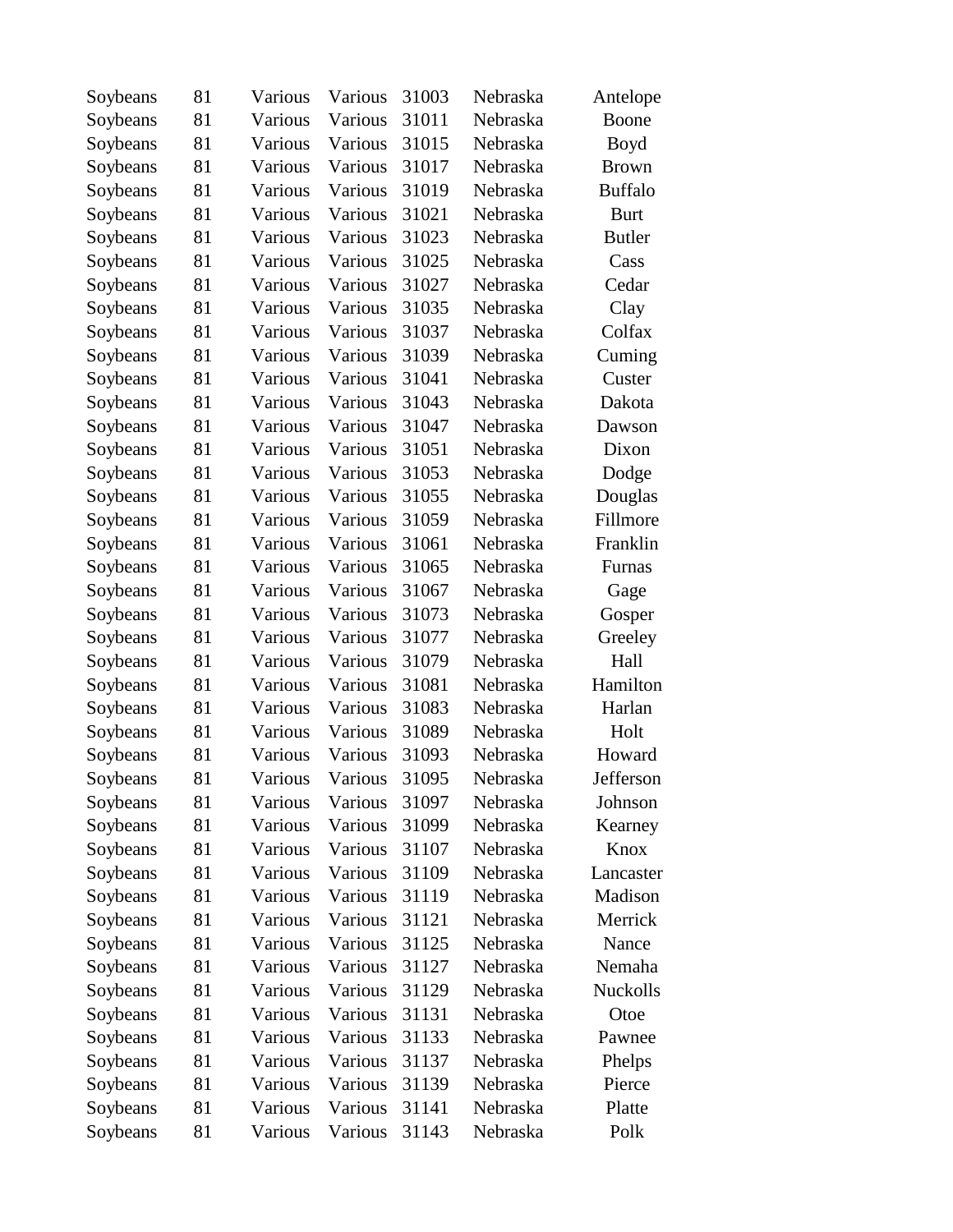| Soybeans | 81 | Various | Various | 31147 | Nebraska           | Richardson         |
|----------|----|---------|---------|-------|--------------------|--------------------|
| Soybeans | 81 | Various | Various | 31149 | Nebraska           | Rock               |
| Soybeans | 81 | Various | Various | 31151 | Nebraska           | Saline             |
| Soybeans | 81 | Various | Various | 31153 | Nebraska           | Sarpy              |
| Soybeans | 81 | Various | Various | 31155 | Nebraska           | <b>Saunders</b>    |
| Soybeans | 81 | Various | Various | 31159 | Nebraska           | Seward             |
| Soybeans | 81 | Various | Various | 31163 | Nebraska           | Sherman            |
| Soybeans | 81 | Various | Various | 31167 | Nebraska           | Stanton            |
| Soybeans | 81 | Various | Various | 31169 | Nebraska           | Thayer             |
| Soybeans | 81 | Various | Various | 31173 | Nebraska           | Thurston           |
| Soybeans | 81 | Various | Various | 31175 | Nebraska           | Valley             |
| Soybeans | 81 | Various | Various | 31177 | Nebraska           | Washington         |
| Soybeans | 81 | Various | Various | 31179 | Nebraska           | Wayne              |
| Soybeans | 81 | Various | Various | 31181 | Nebraska           | Webster            |
| Soybeans | 81 | Various | Various | 31183 | Nebraska           | Wheeler            |
| Soybeans | 81 | Various | Various | 31185 | Nebraska           | York               |
| Soybeans | 81 | Various | Various |       | 38003 North Dakota | <b>Barnes</b>      |
| Soybeans | 81 | Various | Various |       | 38005 North Dakota | <b>Benson</b>      |
| Soybeans | 81 | Various | Various |       | 38009 North Dakota | <b>Bottineau</b>   |
| Soybeans | 81 | Various | Various |       | 38017 North Dakota | Cass               |
| Soybeans | 81 | Various | Various |       | 38019 North Dakota | Cavalier           |
| Soybeans | 81 | Various | Various |       | 38021 North Dakota | Dickey             |
| Soybeans | 81 | Various | Various |       | 38027 North Dakota | Eddy               |
| Soybeans | 81 | Various | Various |       | 38029 North Dakota | Emmons             |
| Soybeans | 81 | Various | Various |       | 38031 North Dakota | Foster             |
| Soybeans | 81 | Various | Various |       | 38035 North Dakota | <b>Grand Forks</b> |
| Soybeans | 81 | Various | Various |       | 38039 North Dakota | Griggs             |
| Soybeans | 81 | Various | Various |       | 38043 North Dakota | Kidder             |
| Soybeans | 81 | Various | Various |       | 38045 North Dakota | La Moure           |
| Soybeans | 81 | Various | Various |       | 38047 North Dakota | Logan              |
| Soybeans | 81 | Various | Various |       | 38063 North Dakota | Nelson             |
| Soybeans | 81 | Various | Various |       | 38067 North Dakota | Pembina            |
| Soybeans | 81 | Various | Various |       | 38071 North Dakota | Ramsey             |
| Soybeans | 81 | Various | Various |       | 38073 North Dakota | Ransom             |
| Soybeans | 81 | Various | Various |       | 38077 North Dakota | Richland           |
| Soybeans | 81 | Various | Various |       | 38081 North Dakota | Sargent            |
| Soybeans | 81 | Various | Various |       | 38091 North Dakota | Steele             |
| Soybeans | 81 | Various | Various |       | 38093 North Dakota | Stutsman           |
| Soybeans | 81 | Various | Various |       | 38095 North Dakota | Towner             |
| Soybeans | 81 | Various | Various |       | 38097 North Dakota | Traill             |
| Soybeans | 81 | Various | Various |       | 38099 North Dakota | Walsh              |
| Soybeans | 81 | Various | Various |       | 38103 North Dakota | Wells              |
| Soybean  | 81 | Various | Various | 39001 | Ohio               | Adams              |
| Soybean  | 81 | Various | Various | 39003 | Ohio               | Allen              |
| Soybean  | 81 | Various | Various | 39005 | Ohio               | Ashland            |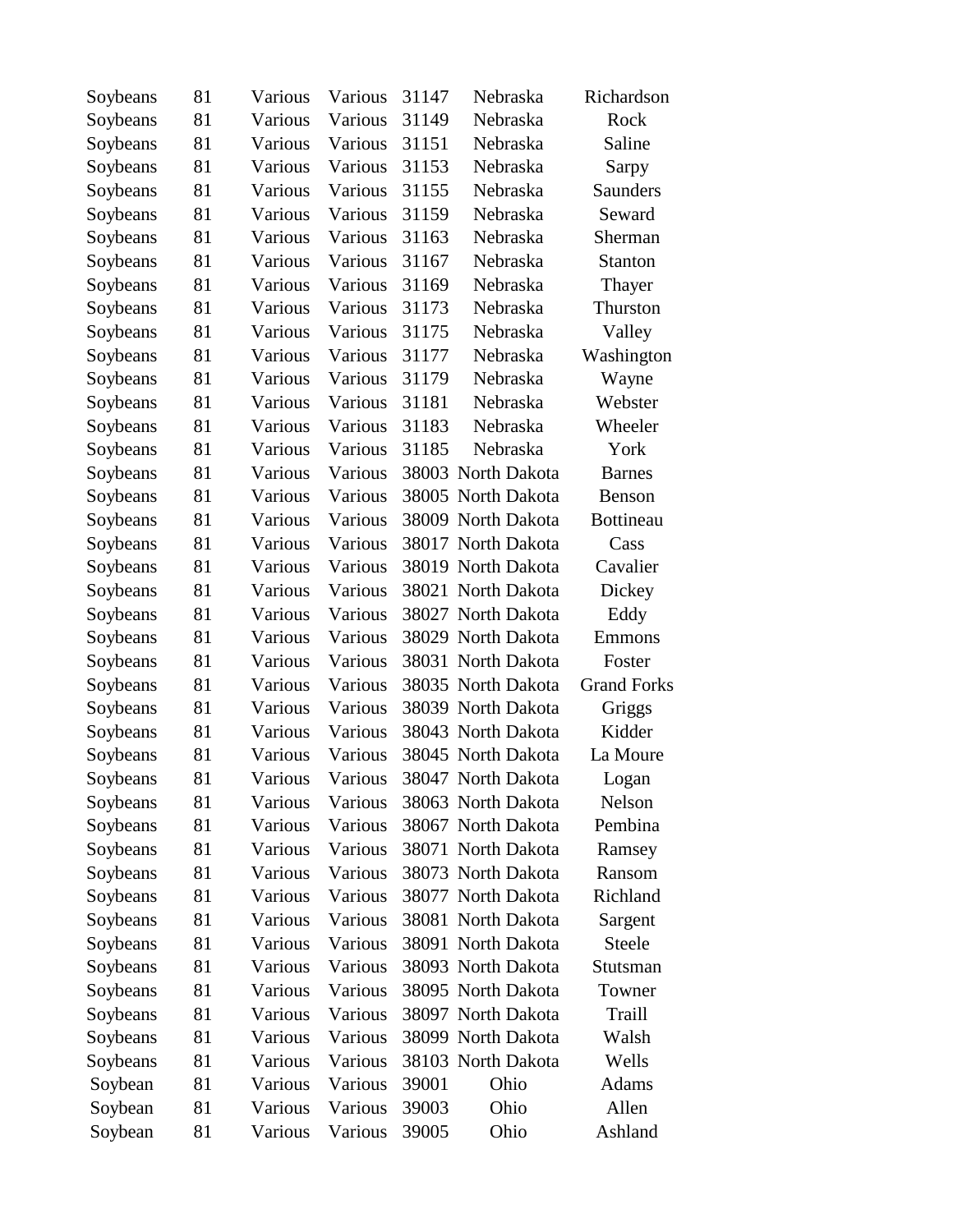| Soybean | 81 | Various | Various | 39007 | Ohio | Ashtabula     |
|---------|----|---------|---------|-------|------|---------------|
| Soybean | 81 | Various | Various | 39011 | Ohio | Auglaize      |
| Soybean | 81 | Various | Various | 39015 | Ohio | <b>Brown</b>  |
| Soybean | 81 | Various | Various | 39017 | Ohio | <b>Butler</b> |
| Soybean | 81 | Various | Various | 39021 | Ohio | Champaign     |
| Soybean | 81 | Various | Various | 39023 | Ohio | Clark         |
| Soybean | 81 | Various | Various | 39025 | Ohio | Clermont      |
| Soybean | 81 | Various | Various | 39027 | Ohio | Clinton       |
| Soybean | 81 | Various | Various | 39029 | Ohio | Columbiana    |
| Soybean | 81 | Various | Various | 39031 | Ohio | Coshocton     |
| Soybean | 81 | Various | Various | 39033 | Ohio | Crawford      |
| Soybean | 81 | Various | Various | 39037 | Ohio | Darke         |
| Soybean | 81 | Various | Various | 39039 | Ohio | Defiance      |
| Soybean | 81 | Various | Various | 39041 | Ohio | Delaware      |
| Soybean | 81 | Various | Various | 39043 | Ohio | Erie          |
| Soybean | 81 | Various | Various | 39045 | Ohio | Fairfield     |
| Soybean | 81 | Various | Various | 39047 | Ohio | Fayette       |
| Soybean | 81 | Various | Various | 39049 | Ohio | Franklin      |
| Soybean | 81 | Various | Various | 39051 | Ohio | Fulton        |
| Soybean | 81 | Various | Various | 39057 | Ohio | Greene        |
| Soybean | 81 | Various | Various | 39063 | Ohio | Hancock       |
| Soybean | 81 | Various | Various | 39065 | Ohio | Hardin        |
| Soybean | 81 | Various | Various | 39069 | Ohio | Henry         |
| Soybean | 81 | Various | Various | 39071 | Ohio | Highland      |
| Soybean | 81 | Various | Various | 39075 | Ohio | Holmes        |
| Soybean | 81 | Various | Various | 39077 | Ohio | Huron         |
| Soybean | 81 | Various | Various | 39083 | Ohio | Knox          |
| Soybean | 81 | Various | Various | 39089 | Ohio | Licking       |
| Soybean | 81 | Various | Various | 39091 | Ohio | Logan         |
| Soybean | 81 | Various | Various | 39093 | Ohio | Lorain        |
| Soybean | 81 | Various | Various | 39095 | Ohio | Lucas         |
| Soybean | 81 | Various | Various | 39097 | Ohio | Madison       |
| Soybean | 81 | Various | Various | 39099 | Ohio | Mahoning      |
| Soybean | 81 | Various | Various | 39101 | Ohio | Marion        |
| Soybean | 81 | Various | Various | 39103 | Ohio | Medina        |
| Soybean | 81 | Various | Various | 39107 | Ohio | Mercer        |
| Soybean | 81 | Various | Various | 39109 | Ohio | Miami         |
| Soybean | 81 | Various | Various | 39113 | Ohio | Montgomery    |
| Soybean | 81 | Various | Various | 39117 | Ohio | Morrow        |
| Soybean | 81 | Various | Various | 39119 | Ohio | Muskingum     |
| Soybean | 81 | Various | Various | 39123 | Ohio | Ottawa        |
| Soybean | 81 | Various | Various | 39125 | Ohio | Paulding      |
| Soybean | 81 | Various | Various | 39127 | Ohio | Perry         |
| Soybean | 81 | Various | Various | 39129 | Ohio | Pickaway      |
| Soybean | 81 | Various | Various | 39131 | Ohio | Pike          |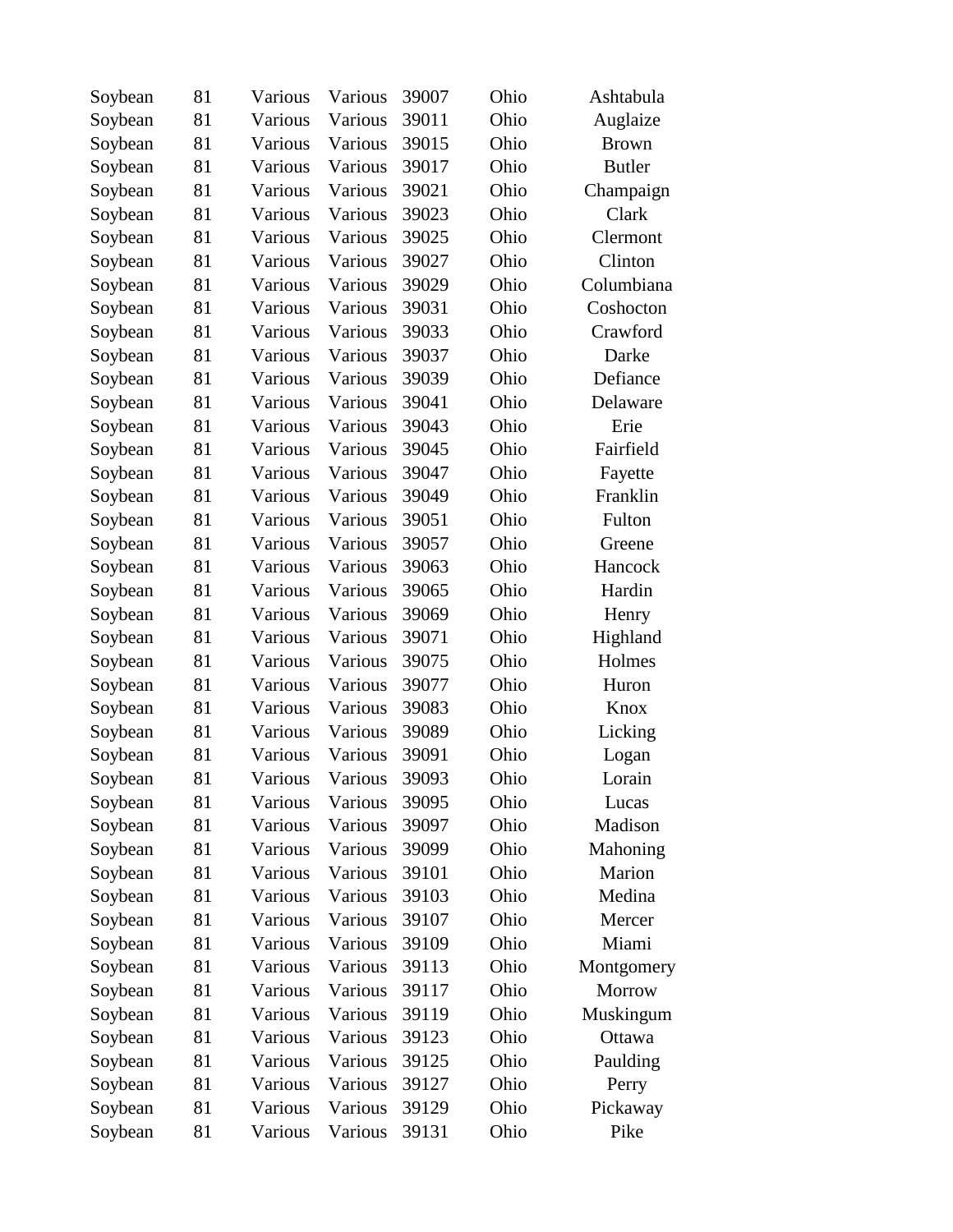| Soybean  | 81 | Various | Various | 39133 | Ohio               | Portage            |
|----------|----|---------|---------|-------|--------------------|--------------------|
| Soybean  | 81 | Various | Various | 39135 | Ohio               | Preble             |
| Soybean  | 81 | Various | Various | 39137 | Ohio               | Putnam             |
| Soybean  | 81 | Various | Various | 39139 | Ohio               | Richland           |
| Soybean  | 81 | Various | Various | 39141 | Ohio               | Ross               |
| Soybean  | 81 | Various | Various | 39143 | Ohio               | Sandusky           |
| Soybean  | 81 | Various | Various | 39145 | Ohio               | Scioto             |
| Soybean  | 81 | Various | Various | 39147 | Ohio               | Seneca             |
| Soybean  | 81 | Various | Various | 39149 | Ohio               | Shelby             |
| Soybean  | 81 | Various | Various | 39151 | Ohio               | <b>Stark</b>       |
| Soybean  | 81 | Various | Various | 39155 | Ohio               | Trumbull           |
| Soybean  | 81 | Various | Various | 39157 | Ohio               | Tuscarawas         |
| Soybean  | 81 | Various | Various | 39159 | Ohio               | Union              |
| Soybean  | 81 | Various | Various | 39161 | Ohio               | Van Wert           |
| Soybean  | 81 | Various | Various | 39165 | Ohio               | Warren             |
| Soybean  | 81 | Various | Various | 39169 | Ohio               | Wayne              |
| Soybean  | 81 | Various | Various | 39171 | Ohio               | Williams           |
| Soybean  | 81 | Various | Various | 39173 | Ohio               | Wood               |
| Soybean  | 81 | Various | Various | 39175 | Ohio               | Wyandot            |
| Soybeans | 81 | Various | Various |       | 46003 South Dakota | Aurora             |
| Soybeans | 81 | Various | Various |       | 46005 South Dakota | Beadle             |
| Soybeans | 81 | Various | Various |       | 46009 South Dakota | <b>Bon Homme</b>   |
| Soybeans | 81 | Various | Various |       | 46011 South Dakota | <b>Brookings</b>   |
| Soybeans | 81 | Various | Various |       | 46013 South Dakota | <b>Brown</b>       |
| Soybeans | 81 | Various | Various |       | 46015 South Dakota | <b>Brule</b>       |
| Soybeans | 81 | Various | Various |       | 46023 South Dakota | <b>Charles Mix</b> |
| Soybeans | 81 | Various | Various |       | 46025 South Dakota | Clark              |
| Soybeans | 81 | Various | Various |       | 46027 South Dakota | Clay               |
| Soybeans | 81 | Various | Various |       | 46029 South Dakota | Codington          |
| Soybeans | 81 | Various | Various |       | 46035 South Dakota | Davison            |
| Soybeans | 81 | Various | Various |       | 46037 South Dakota | Day                |
| Soybeans | 81 | Various | Various |       | 46039 South Dakota | Deuel              |
| Soybeans | 81 | Various | Various |       | 46043 South Dakota | Douglas            |
| Soybeans | 81 | Various | Various |       | 46045 South Dakota | Edmunds            |
| Soybeans | 81 | Various | Various |       | 46049 South Dakota | Faulk              |
| Soybeans | 81 | Various | Various |       | 46051 South Dakota | Grant              |
| Soybeans | 81 | Various | Various |       | 46057 South Dakota | Hamlin             |
| Soybeans | 81 | Various | Various |       | 46059 South Dakota | Hand               |
| Soybeans | 81 | Various | Various |       | 46061 South Dakota | Hanson             |
| Soybeans | 81 | Various | Various |       | 46067 South Dakota | Hutchinson         |
| Soybeans | 81 | Various | Various |       | 46073 South Dakota | Jerauld            |
| Soybeans | 81 | Various | Various |       | 46077 South Dakota | Kingsbury          |
| Soybeans | 81 | Various | Various |       | 46079 South Dakota | Lake               |
| Soybeans | 81 | Various | Various |       | 46083 South Dakota | Lincoln            |
| Soybeans | 81 | Various | Various |       | 46087 South Dakota | Mccook             |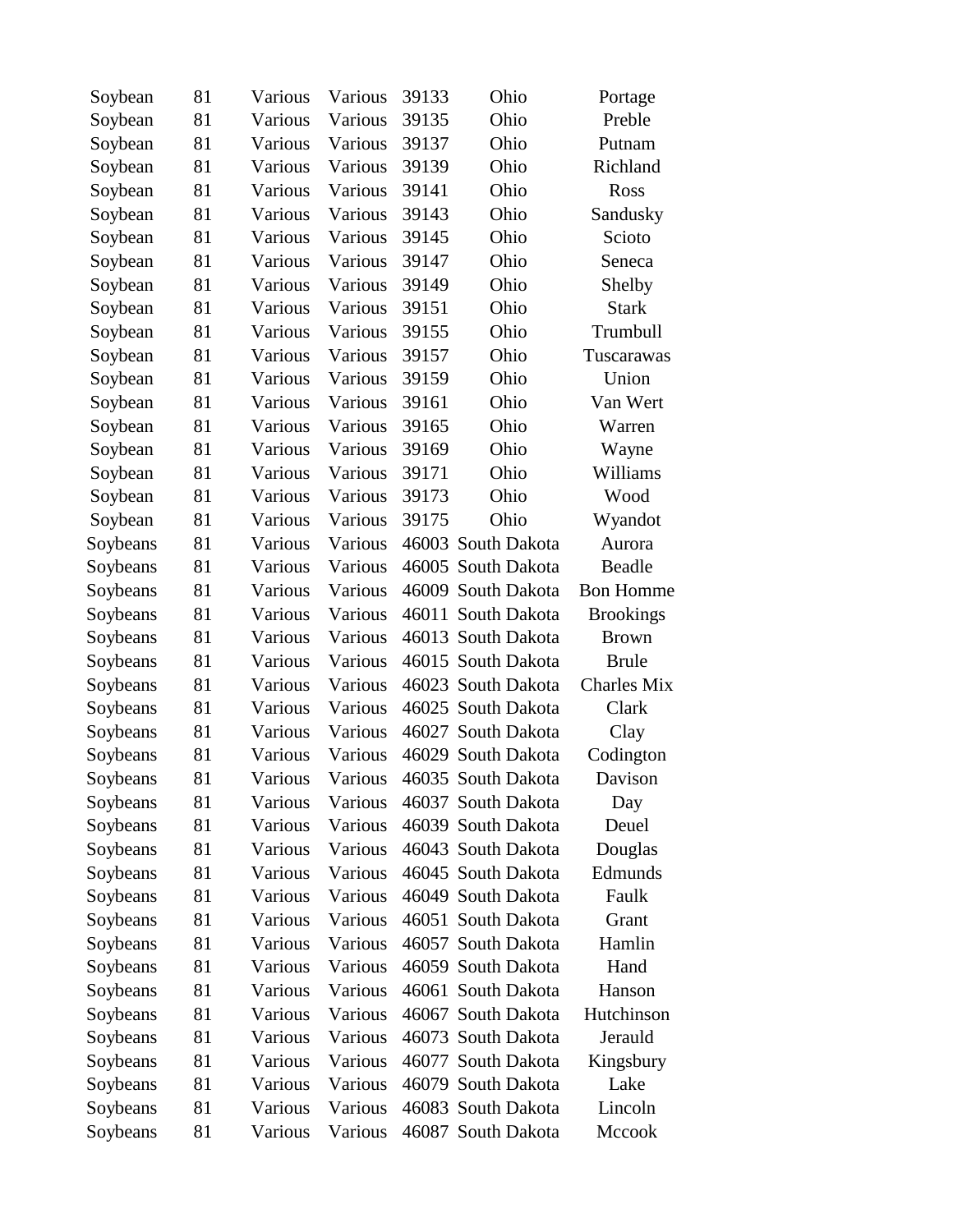| Soybeans | 81 | Various | Various |       | 46091 South Dakota | Marshall       |
|----------|----|---------|---------|-------|--------------------|----------------|
| Soybeans | 81 | Various | Various |       | 46097 South Dakota | Miner          |
| Soybeans | 81 | Various | Various |       | 46099 South Dakota | Minnehaha      |
| Soybeans | 81 | Various | Various |       | 46101 South Dakota | Moody          |
| Soybeans | 81 | Various | Various |       | 46107 South Dakota | Potter         |
| Soybeans | 81 | Various | Various |       | 46109 South Dakota | Roberts        |
| Soybeans | 81 | Various | Various |       | 46111 South Dakota | Sanborn        |
| Soybeans | 81 | Various | Various |       | 46115 South Dakota | Spink          |
| Soybeans | 81 | Various | Various |       | 46119 South Dakota | Sully          |
| Soybeans | 81 | Various | Various |       | 46125 South Dakota | Turner         |
| Soybeans | 81 | Various | Various |       | 46127 South Dakota | Union          |
| Soybeans | 81 | Various | Various |       | 46129 South Dakota | Walworth       |
| Soybeans | 81 | Various | Various |       | 46135 South Dakota | Yankton        |
| Soybeans | 81 | Various | Various | 55001 | Wisconsin          | Adams          |
| Soybeans | 81 | Various | Various | 55005 | Wisconsin          | <b>Barron</b>  |
| Soybeans | 81 | Various | Various | 55009 | Wisconsin          | <b>Brown</b>   |
| Soybeans | 81 | Various | Various | 55011 | Wisconsin          | <b>Buffalo</b> |
| Soybeans | 81 | Various | Various | 55015 | Wisconsin          | Calumet        |
| Soybeans | 81 | Various | Various | 55017 | Wisconsin          | Chippewa       |
| Soybeans | 81 | Various | Various | 55019 | Wisconsin          | Clark          |
| Soybeans | 81 | Various | Various | 55021 | Wisconsin          | Columbia       |
| Soybeans | 81 | Various | Various | 55023 | Wisconsin          | Crawford       |
| Soybeans | 81 | Various | Various | 55025 | Wisconsin          | Dane           |
| Soybeans | 81 | Various | Various | 55027 | Wisconsin          | Dodge          |
| Soybeans | 81 | Various | Various | 55033 | Wisconsin          | Dunn           |
| Soybeans | 81 | Various | Various | 55035 | Wisconsin          | Eau Claire     |
| Soybeans | 81 | Various | Various | 55039 | Wisconsin          | Fond Du Lac    |
| Soybeans | 81 | Various | Various | 55043 | Wisconsin          | Grant          |
| Soybeans | 81 | Various | Various | 55045 | Wisconsin          | Green          |
| Soybeans | 81 | Various | Various | 55047 | Wisconsin          | Green Lake     |
| Soybeans | 81 | Various | Various | 55049 | Wisconsin          | Iowa           |
| Soybeans | 81 | Various | Various | 55053 | Wisconsin          | Jackson        |
| Soybeans | 81 | Various | Various | 55055 | Wisconsin          | Jefferson      |
| Soybeans | 81 | Various | Various | 55057 | Wisconsin          | Juneau         |
| Soybeans | 81 | Various | Various | 55059 | Wisconsin          | Kenosha        |
| Soybeans | 81 | Various | Various | 55061 | Wisconsin          | Kewaunee       |
| Soybeans | 81 | Various | Various | 55063 | Wisconsin          | La Crosse      |
| Soybeans | 81 | Various | Various | 55065 | Wisconsin          | Lafayette      |
| Soybeans | 81 | Various | Various | 55071 | Wisconsin          | Manitowoc      |
| Soybeans | 81 | Various | Various | 55073 | Wisconsin          | Marathon       |
| Soybeans | 81 | Various | Various | 55077 | Wisconsin          | Marquette      |
| Soybeans | 81 | Various | Various | 55081 | Wisconsin          | Monroe         |
| Soybeans | 81 | Various | Various | 55083 | Wisconsin          | Oconto         |
| Soybeans | 81 | Various | Various | 55087 | Wisconsin          | Outagamie      |
| Soybeans | 81 | Various | Various | 55089 | Wisconsin          | Ozaukee        |